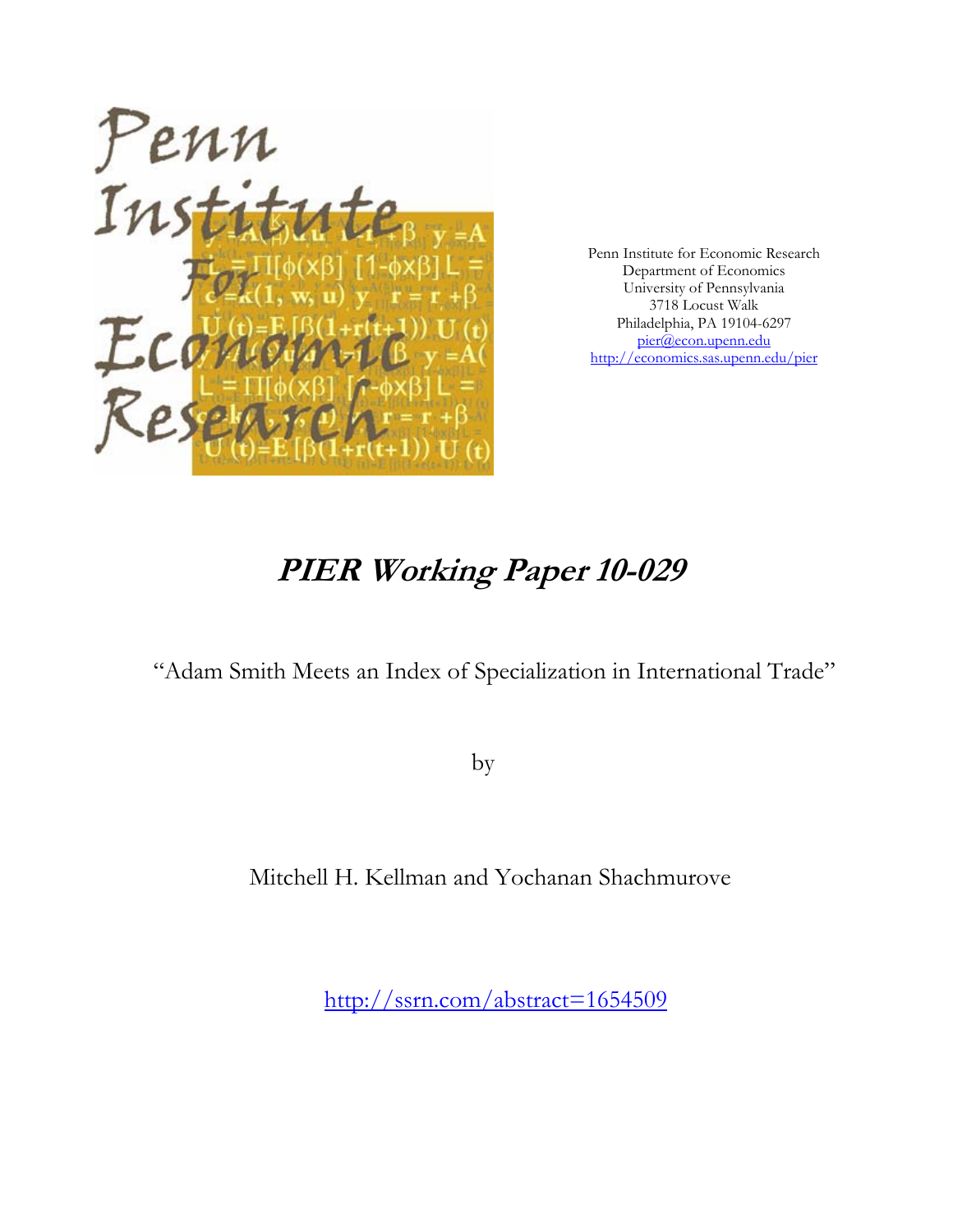# **Adam Smith Meets an Index of Specialization in International Trade**

By

Mitchell H. Kellman Department of Economics, The City College of New York, and the Graduate Center of the City University of New York

And

Yochanan Shachmurove Department of Economics, The City College of New York, and the Graduate Center of the City University of New York

We are grateful for the generous support of the Schwager fund.

Contact: Professor Mitchell Kellman, Department of Economics, The City College of The City University of New York, 160 Convent Avenue, New York, New York, 10031. Tel: (212) 650-6203, Fax: (845) 426-1692, Email: tiger998@hotmail.com.

Coauthor: Yochanan Shachmurove, Email: yshachmurove@ccny.cuny.edu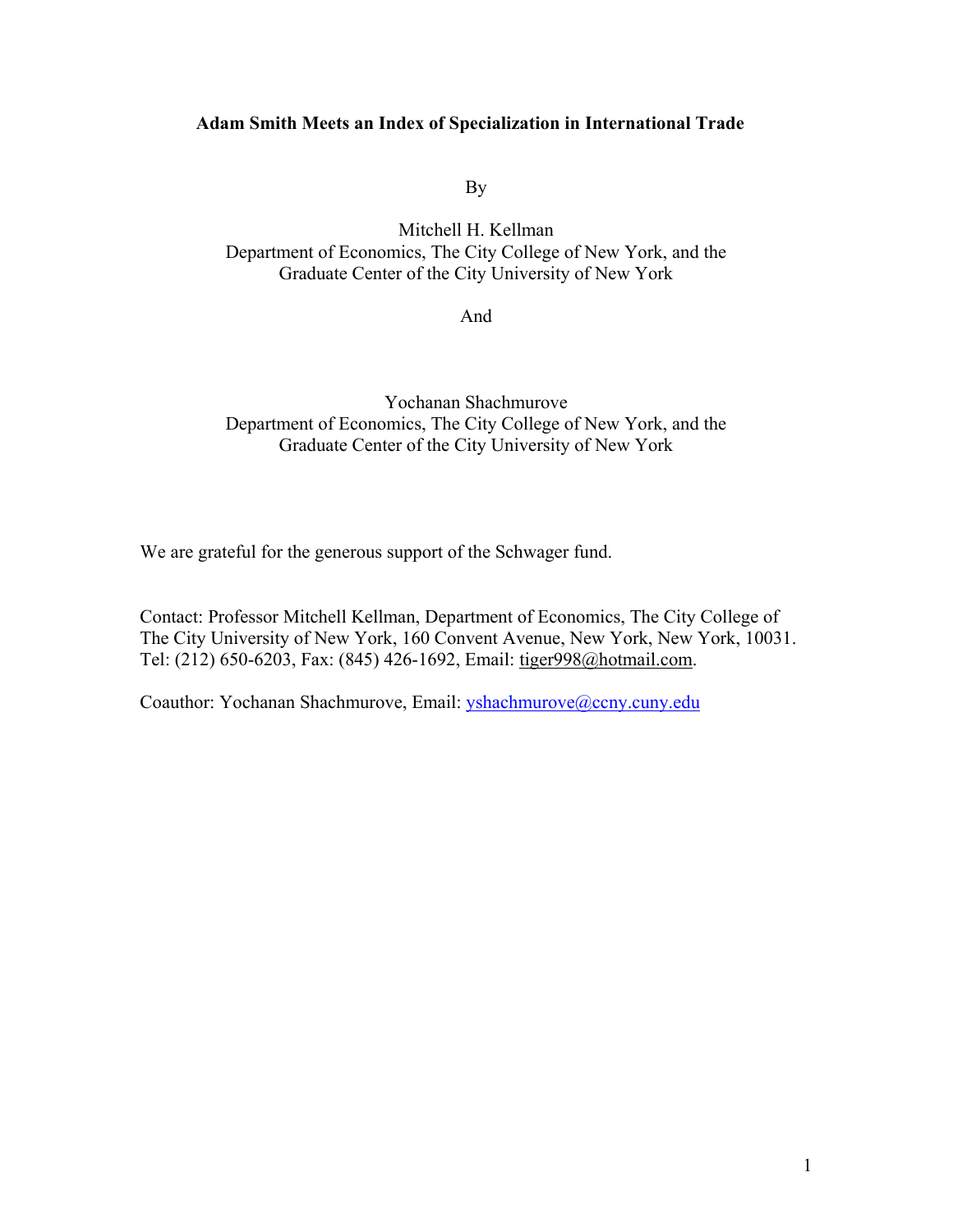# **Adam Smith Meets an Index of Specialization in International Trade**

## **Abstract**

Development economists agree that increasing export diversification is a concomitant to economic development. An accepted explanation for Africa's export stagnation is its dependence on monoculture, and on small number of commodities. Recently a large body of literature focuses on the relationship between economic growth and export specialization. However, there does not exist one generally acceptable measure or index for the concept of "Specialization in International Trade". This paper suggest one such measure for specialization and its theoretical and conceptual framework are developed and applied to Singapore, South Korea, Malaysia, Mexico, Tunisia and Morocco, during the years of their take offs.

JEL Classifications: O1, O14, F1, F14

Key words: Trade Specialization Indices; Development Theory; Developing Country

Export Compositions; International Trade Theory; Trade in Manufactures; Trade and

Transformation.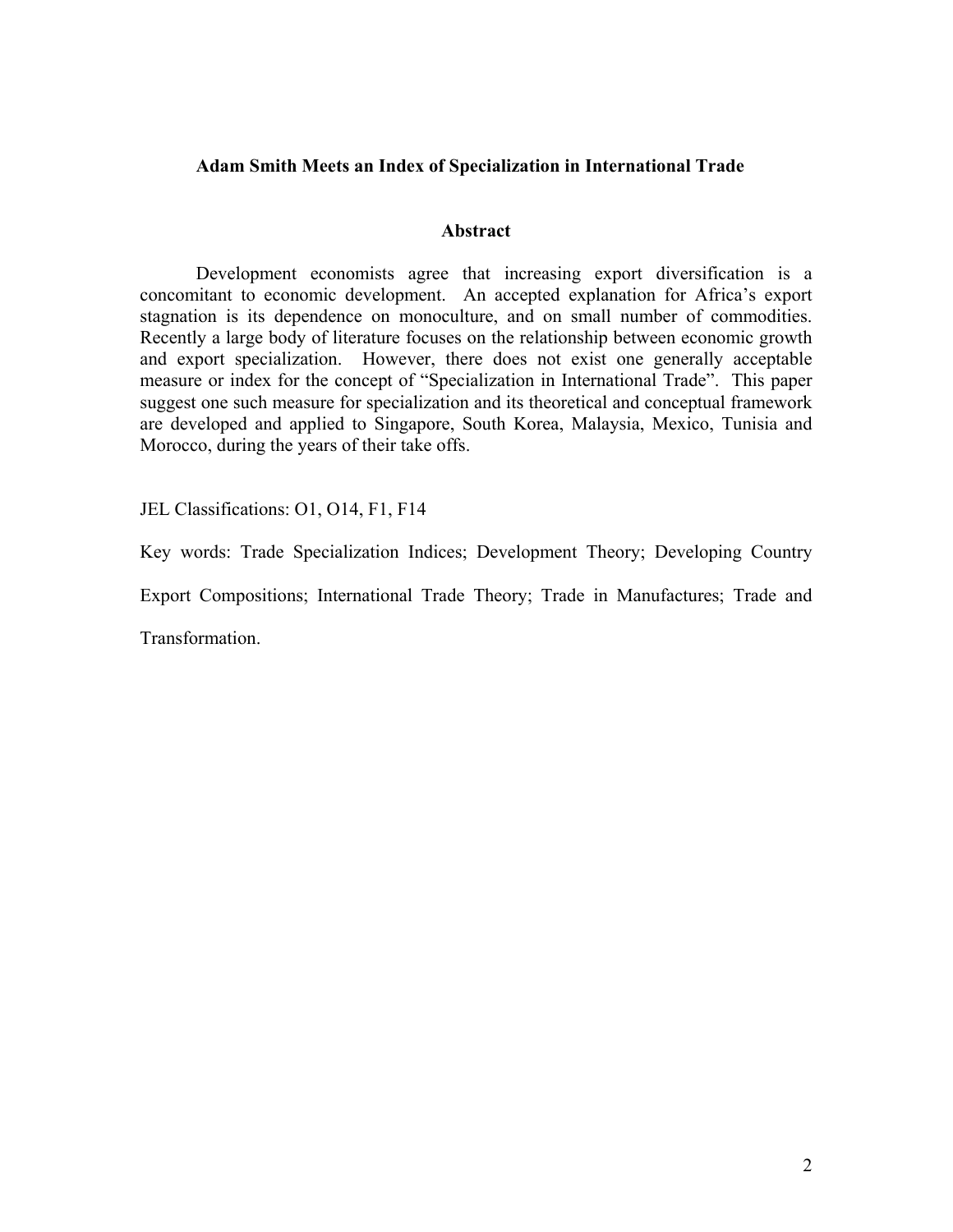#### **Adam Smith Meets an Index of Specialization in International Trade**

#### **I. Introduction**

Economic Development literature generally agrees that increasing export diversification is a concomitant to economic development. An accepted explanation for Africa's export stagnation in recent decades is its dependence on mono-culture, and on a single or small number of commodities. The fact that African countries lag behind other Less Developed Countries (LDCs) is often explained by its *inability to diversify* into manufacturing (Otobo, 2004). The "over-specialization" of a Less Developed Country's dual economy is often identified as a major cause of its failure to climb the Newly Developed Countries' (NIC's) development-ladder. The claim is that their economic base cannot provide the diversified and sophisticated manufactured exports demanded by the market. A common characteristic observed in the export compositions of successfully developing countries is a broadening of their productive base, and a diversification in their export offerings. Hence, development economics tends to lead to the expectation of an inverse relationship between economic growth and trade specialization.

Moreover, the Development literature suggests that during the first half of the  $20<sup>th</sup>$ Century, many if not most Less Developing Countries followed the Prebisch (1959) and Singer (1950) model of import-competing industrialization. Since this model of growth explicitly called for an increasingly diversified LDC production base, it similarly would have supported the hypotheses of an inverse relationship between economic growth and specialization.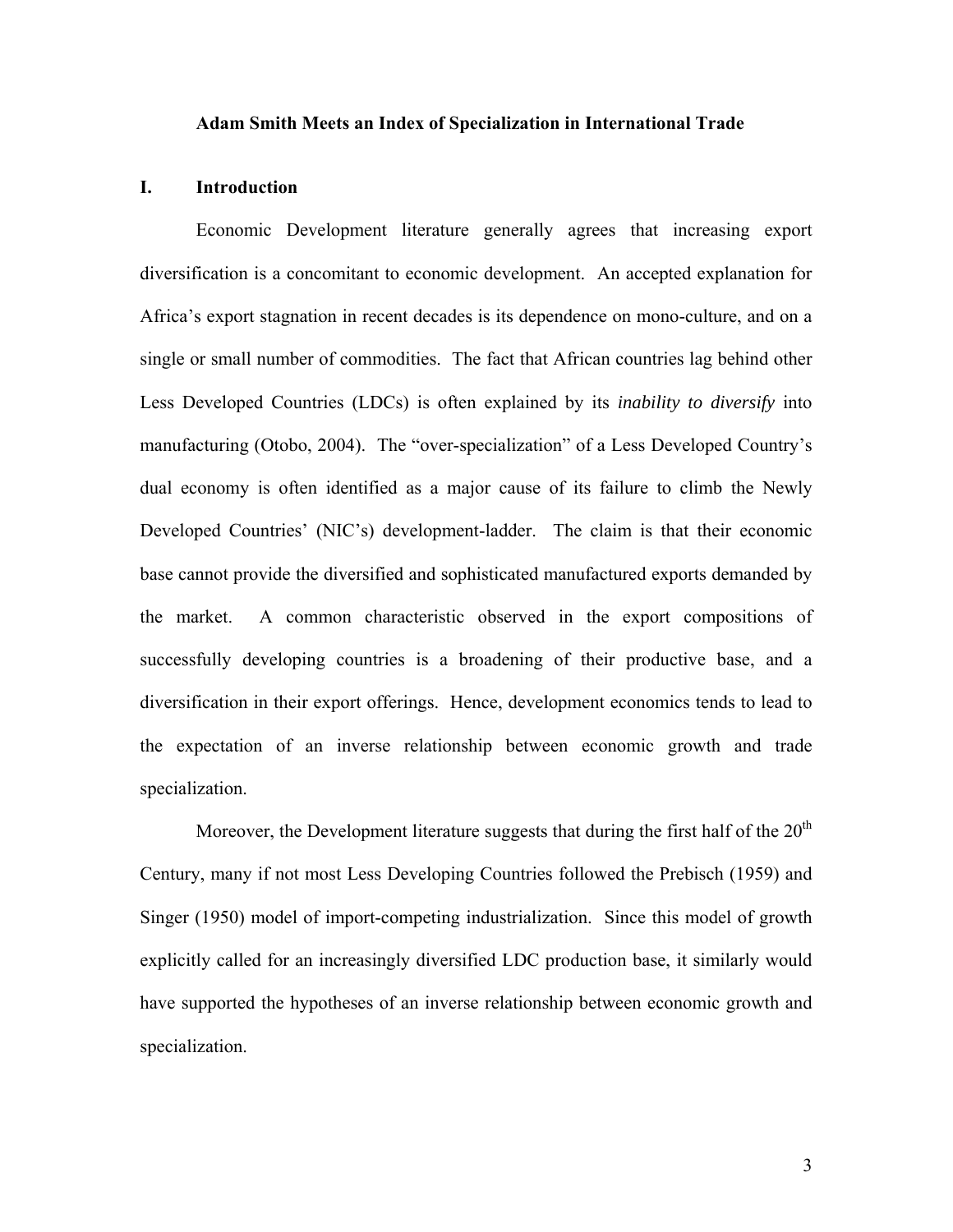Paradoxically, the generally accepted theoretical association between economic growth and specialization (in production, as well as in exports), derived from Trade Theory is just the opposite. A mainstream theme developed as early as Adam Smith's Wealth of Nations (1776) links higher productivity and economic growth with an increased degree of specialization. This is notably true in the tradition associated with Ricardo's Classical Comparative Advantage model of trade. Successful expansion of exports requires relatively high levels of productivity, either as determinant, or as the result of an increased specialization. Hence, one would expect to find a positive relationship between increased exports and production specialization. The direct relationship between export driven economic growth and specialization is given an additional theoretical foundation when explicit consideration is given to scale economies.

This paper examines the degree and presence of specialization of exports in the context of LDC takeoff scenarios by analyzing an index of "trade specialization" for developing countries. Developing countries in Asia, Africa and Latin America are undergoing significant export spurts and observable transformations of their export compositions.

Aizenman and Lee (2010) assert that foreign reserve hoarding is a trend that started in China as a means of controlling the real exchange rate as well as promoting exports. This trend is picked up by LDCs to also enhance their exports. However, Aizenman and Lee dismiss this strategy as a way to increase exports because of the possibility of "competitive hoarding" in order to preserve their market share in the USA and other OECD countries. Only a single country can "win" in such a situation, with all others continuing to hoard reserves in order to minimize losses.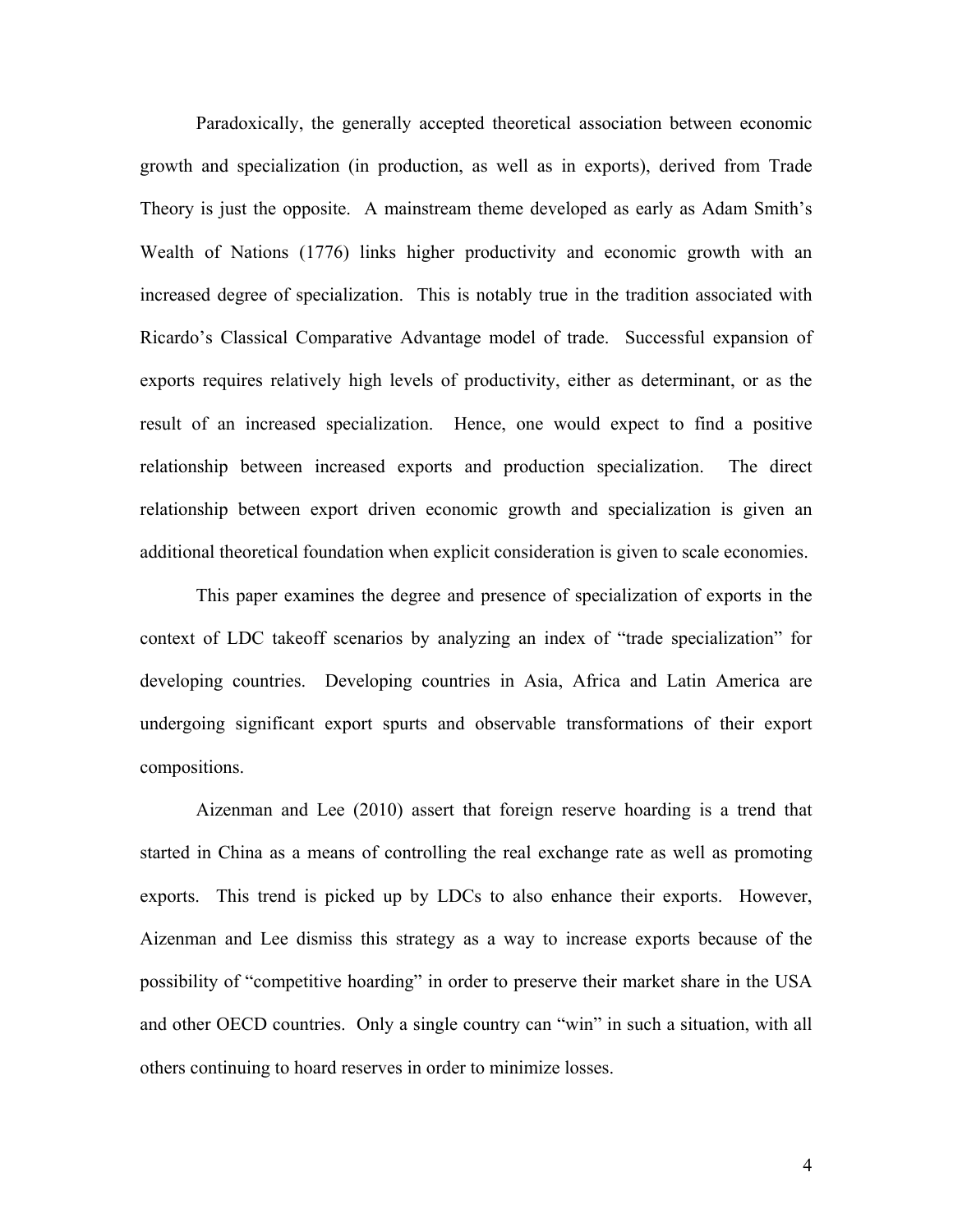In reality, it is clear that much of the observed LDC export spurts are associated with the development of fragmentation (see Hayakawa 2007). This is further developed by Choi and Choi (2010) who show that LDC export spurts are better associated with North-South fragmentable processes, and hence are associated with varying degrees of specialization within product groups. The main obstacle facing any study that attempts to undertake such an analysis is the weakness of empirical measurements. In short, there does not exist one generally acceptable measure or index for the concept of "Specialization in International Trade". In the following section, one such measure for specialization and its theoretical and conceptual framework are developed and used in the empirical section following the presentation of the data.

#### **II. Conceptual Framework**

1

Recently a large body of literature focuses on the relationship between economic growth and export specialization, e.g., Petsas (2010) that constructs a model of Schumpeterian growth in which economic growth lowers the range of goods exported, and hence increases the degree of specialization.

 In order to construct an empirical measure of specialization in international trade, it is necessary to conceptualize what needs to be measured. A recent survey (Krugman, 2009) discusses the issue of geographic specialization of exports of developing countries located in Asia, Africa and Latin America, but does not explore detailed disaggregated export vectors as is done in this paper. Imagine a country producing *n* goods and exporting an identical amount of each of the *n* products. Define this situation as the total absence of specialization in trade.<sup>1</sup> If over time, starting from a zero-specialization

<sup>1</sup> Note that the classic autarky is one possible case in the general set of the specialization spectrum, where n=0.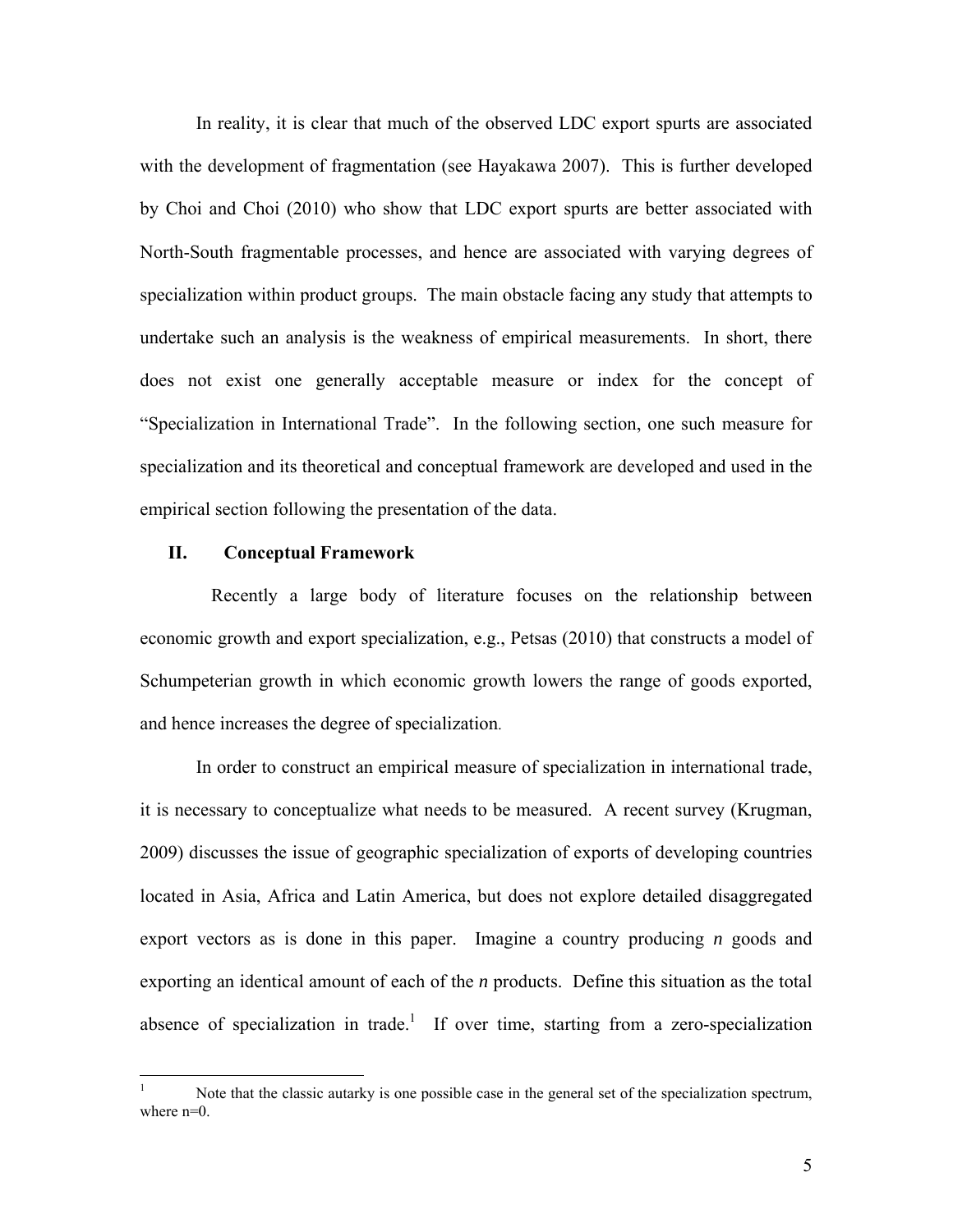situation, the amount of one product exported increases while exports of other products remain unchanged, then this process is defined as constituting a growing degree of specialization in export composition. If such a country becomes completely specialized, e.g., reaching the Ricardo Point (RP) in the classical model, then only one product is being exported.

This illustration identifies growing specialization as coinciding with, or consisting of, an increased dispersion between the volumes exported. In the case identified above as a zero-specialization situation, the export vector has a rectangular distribution, and no dispersion exists between the elements (products) of the export vector. The dispersion among the elements in the export vector is at a maximum in the RP, representing full specialization. Hence, in seeking some empirical measure of the degree of specialization at the country level, some measure of a statistical dispersion of the country's export vector is needed. The starting point is recognizing that this issue—the identification and measurement of specialization in international trade—is comparable in context to a similar issue in Industrial Organization (IO), namely, the need for a theoretically sensible and empirically tractable measure of market power. A promising indicator used in the IO context is the Herfindahl-Hirschman Index (HHI).

Recently, there has appeared a new tendency for empirical work in International Trade to adopt measures from the IO literature. Some examples of this tendency are Magee and Magee 2008, Krugman, 2009, and Kydland and Prescott, 1992. Just as a comparison of HHI indices between industries allows for measurements of relative levels of monopoly power between industries, so comparisons of (HHI-based) Trade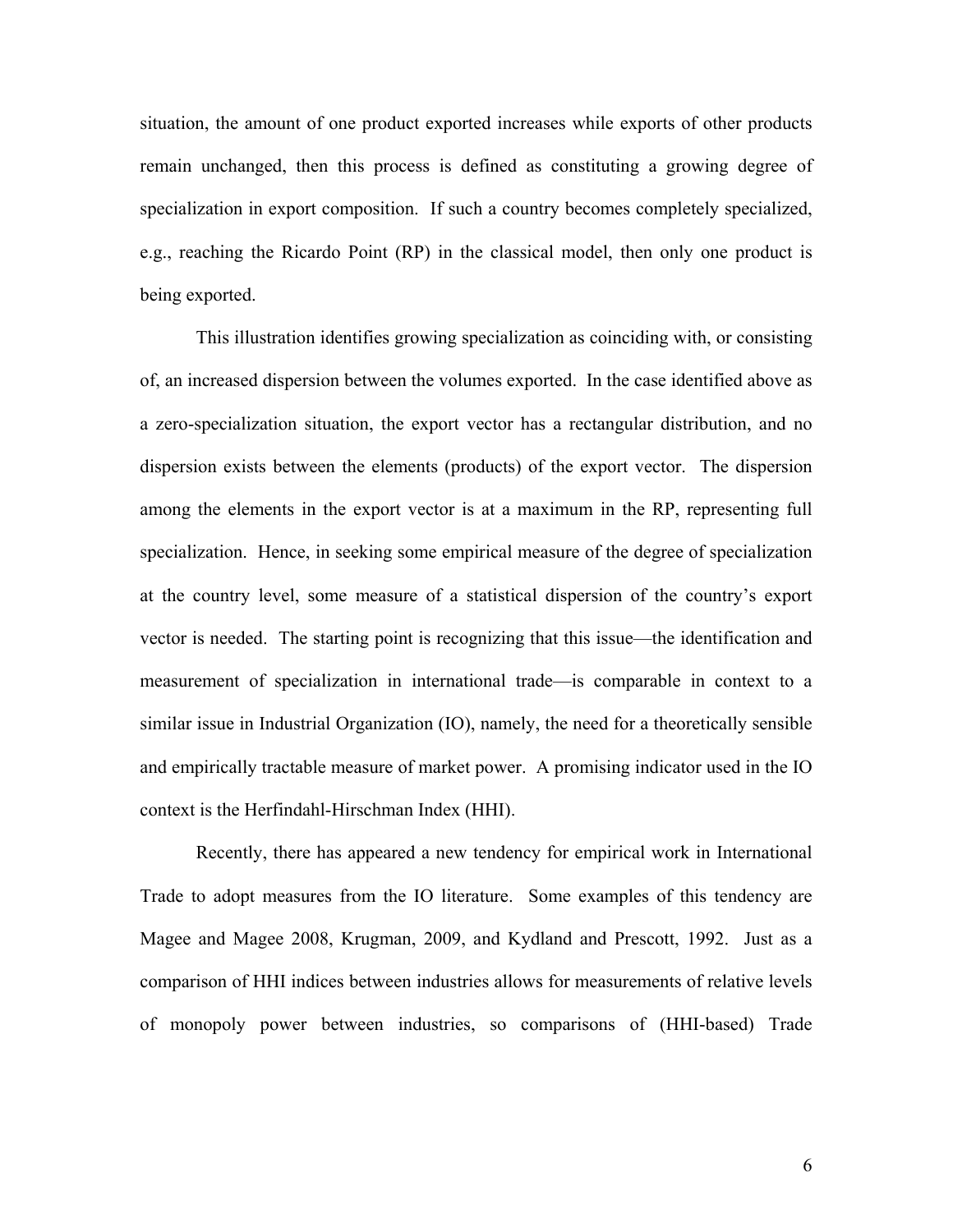Specialization Indices (TSIs) allow for an identification of relative levels of trade specialization among countries.<sup>2</sup>

The Trade Specialization Index (TSI), for an industry with n firms, is defined as:

$$
(1) \qquad \text{TSI} = \sum_{i=1}^{N} s_i^2
$$

 $\overline{a}$ 

where  $s_i$  is the sectoral share<sup>3</sup> of the *i*-th commodity or product. The TSI is the sum of the squares of the market shares of all *N* firms in the industry. Note that in our context the  $\sum s_i^2$ 1 *N i i s*  $\sum_{i=1} s_i^2$  are the proportional share of commodity *i* in the total export bundle of a country. In its typical IO interpretation, the HHI measures the relative market shares of individual firms in a given industry. Similarly, in our context, the SRI measures the relative trade volumes of individual commodities.

 The HHI is routinely used by Industrial Organization economists and by the U.S. Federal Trade Commission (FTC). As noted, it is only recently that international trade theorists have begun to adopt this industrial organization tool for empirical evaluations in such issues as the determination of whether an entity is a "small" or "large" country in optimal tariff context (for example, Magee and Magee, 2008). The Federal Trade Commission defines the range above an (arbitrarily chosen) benchmark of 1,800 as indicating a significant departure from industry competitiveness. Following suit, one may consider the existence of some benchmark for the TSI index as developed in this paper, such that any value above some hypothetical value may be interpreted as

 $2<sup>2</sup>$  Interestingly, the use of this concept in our context overcomes a potential problem found in its traditional IO context. Measures such as HHI must perforce use industry shipment data, and hence must deal with the well known difficulty in defining an industry, since most industries produce multiple and joint products. However, the usual data used in trade studies are product, rather than industry based, and thus avoids this source of ambiguity in its interpretation.

<sup>&</sup>lt;sup>3</sup> "Sectoral" may include all commodity exports, or perhaps some subset such as food, or perhaps machinery exports.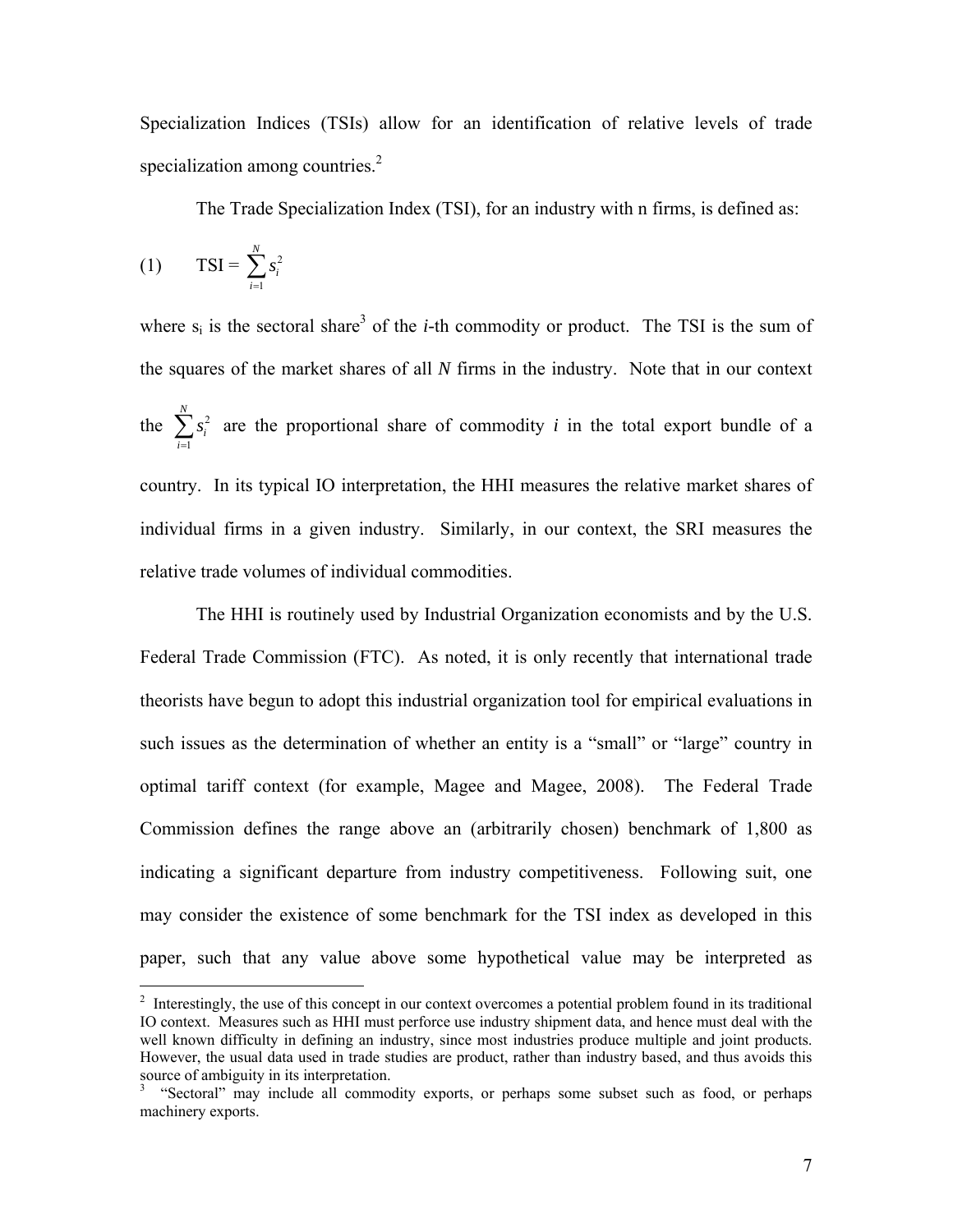indicating some significant degree of specialization, although not necessarily a value of 1,800.

 In the section below following the introduction of the data sources, this paper explores the issue of what actually is the pattern of specialization that is typical or descriptive of developing country export compositions as they undergo rapid "takeoff" in their manufactured exports. The following section presents the TSI measure for a sample of typical developing countries in the process of an export takeoff. $4$  The sample includes three South East Asian countries, two North African countries and one Latin American country. Each of these countries experienced both rapid expansion and a significant compositional shift in their exports in favor of relatively sophisticated machinery.

The Development literature suggests that the second half of the last Century witnessed a widespread departure from the Import Substitution protectionist paradigm in favor of export promotion "liberalization". The working hypothesis in this paper is that this liberalization phase, like that of the "takeoff" phase should be systematically associated with an increased degree of specialization in its respective export compositions. In the empirical examination of the TSI proxies, a validation for, or rejection of this hypothesis is examined.

Although the empirical sample includes only a small number of Newly Industrialized Countries (NICs), the phenomenon of a relatively massive shift both quantitatively and qualitatively toward manufactured products, is today recognized as a

 4 "Takeoff" periods are identified by observing actual values of exports (total, and then separately Machinery) of the respective sample countries, and noting periods of both relatively rapid growth, and relatively large transformation in the makeup of the exports (the percentage of Machinery) in the total export composition. The authors will gladly provide an appendix in which appear clear depictions of the rapid and sustained growth in export volumes, as well the growth of the proportion of relatively sophisticated exports of machinery and transport equipment ("Machinery"), as well as several significant "out of sample" developing countries.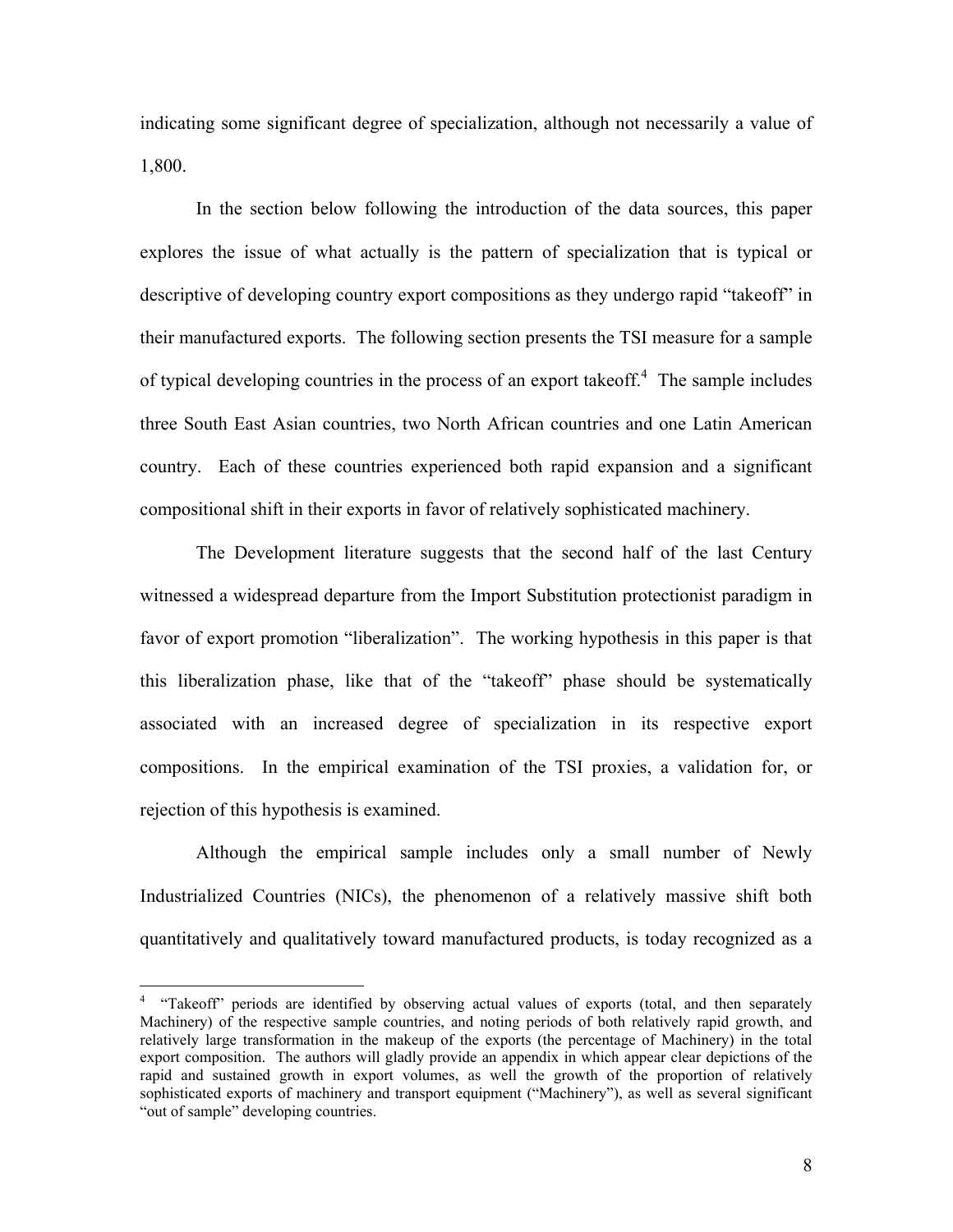generally typical phenomenon. The recent review by Paul Krugman (2009) of major recent theoretical trends in trade theory posits that this phenomenon may indicate a paradigmatic shift, adding validity to the "old" trade theories that focused on comparative advantage (Krugman 2009, pp 569-570).

 This study concentrates on a subset of manufactures that has been noted in the literature to play a key role in international trade, namely Machinery. The values of each of the (HHI-based) Trade Specialization Indices (TSI's) are calculated for similar time periods (decades) during "takeoff". These take off periods may occur at different historical periods for respective countries. They are calculated for each of the two commodity groupings - all commodity exports, and machinery exports - at the disaggregated 4-digit level of aggregation of the Standard International Trade Classification (SITC).

Next, calculations of the same indices are computed for the *Import* vectors of the same trade vectors. If the TSI indeed provide measures consistent with the conceptual definition of specialization, then one expects to find the indices associated with exports to have higher values than those associated with the respective imports.

#### **III. Data**

The commodity coverage consists of 4-digit Standard International Trade Classification (SITC) for total and for Machinery exports. The Machinery sector includes Transportation equipment. Machinery exports are products classified as Standard International Trade Classification (SITC) 7, either Revision 1 or 2 from the United Nations Commodity Trade Statistical Database (COMTRADE) maintained by the United Nations Statistical Office. Although Revision 1 is somewhat archaic, it is used in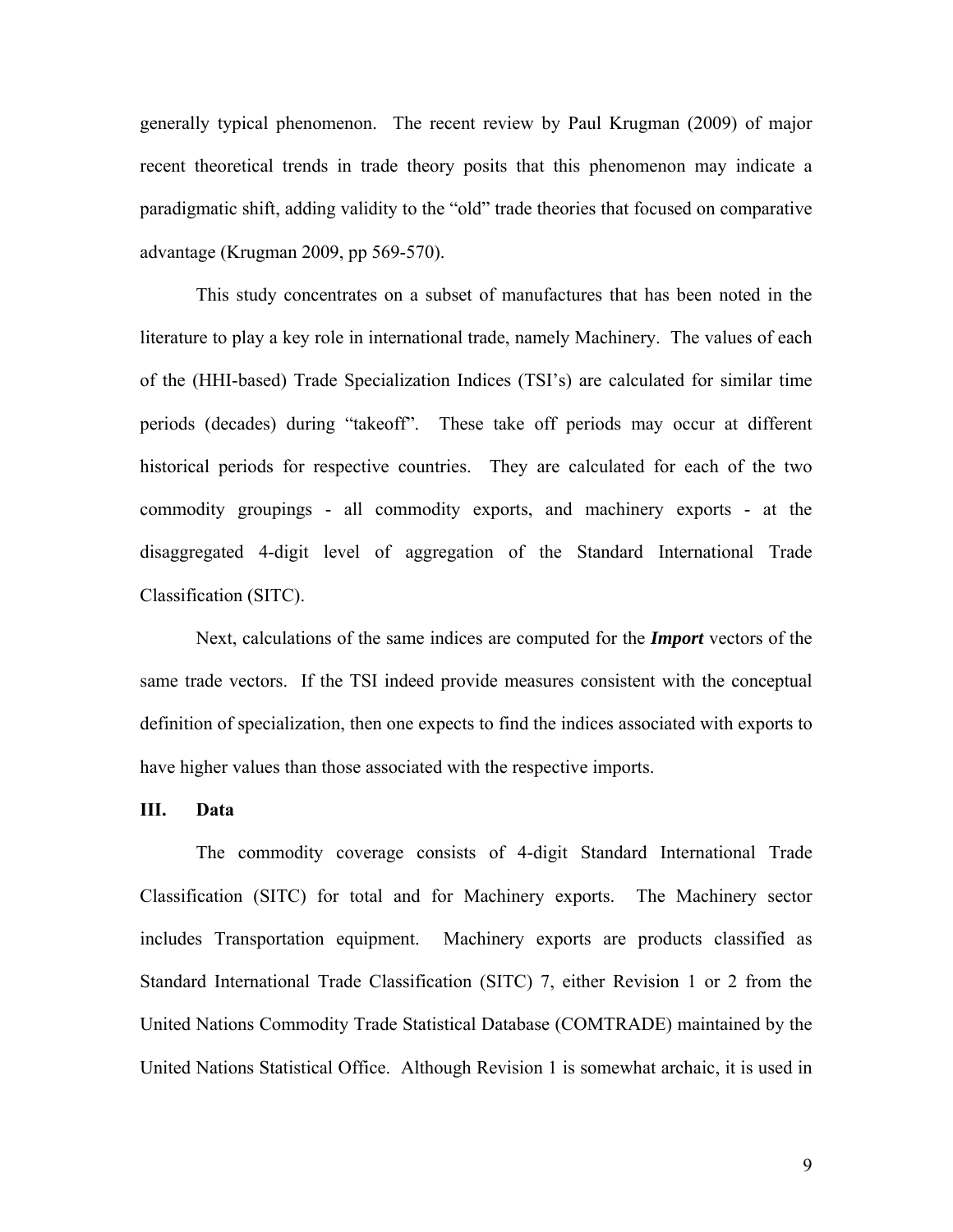order to examine the takeoff years of the 1960s and 1970s for the East Asian Newly Industrialized Countries  $(NICs)$ .<sup>5</sup> The years covered consist of one decade for each country. The sample includes a "take-off" period in which each country experienced both a relatively large quantitative increase in its exports, as well as a notable compositional shift to relatively more sophisticated products.

The respective country/year coverage is:

| 1970-1980                  |
|----------------------------|
| 1965-1975                  |
| 1970-1980                  |
| 1970-1980                  |
| 1985-1995                  |
| $1985 - 1995$ <sup>6</sup> |
|                            |

The first sets of data employed in this paper cover All Exports. These data include all products classified as SITC categories 0 to 9 inclusive for each year. Then the indices are recalculated for Machinery exports, for the same countries and time periods. These include exports of all machinery and transportation equipment products classified as SITC Category 7. This category of products has been identified in a large and influential branch of trade theory literature as especially critical and key in understanding recent trends in trade flows (including those of North South). See Section IV.2 below.

In each case, TSIs are calculated for time periods in which the country experienced a period of trade liberalization followed by notable increases in total exports, along with a compositional transformation as measured by the ratio of Machinery to total exports. Each of the three TSI candidates is calculated over time, one for each year, for

<sup>&</sup>lt;sup>5</sup> These were years of rapid expansion in exports for each of the sampled countries. See Kellman and Chow (1993) for extensive discussion of earliest NIC takeoff.

<sup>&</sup>lt;sup>6</sup> The sample focuses on small open economies (certainly small as compared to their major trade partners). In order to gain an insight as to whether the results are specific to "small" countries, we added two "out of sample" countries which both clearly experienced takeoffs in recent decades, and which are also clearly "large" countries. These are India and China. Their takeoff period occurred in the first decade of the 21<sup>st</sup> Century.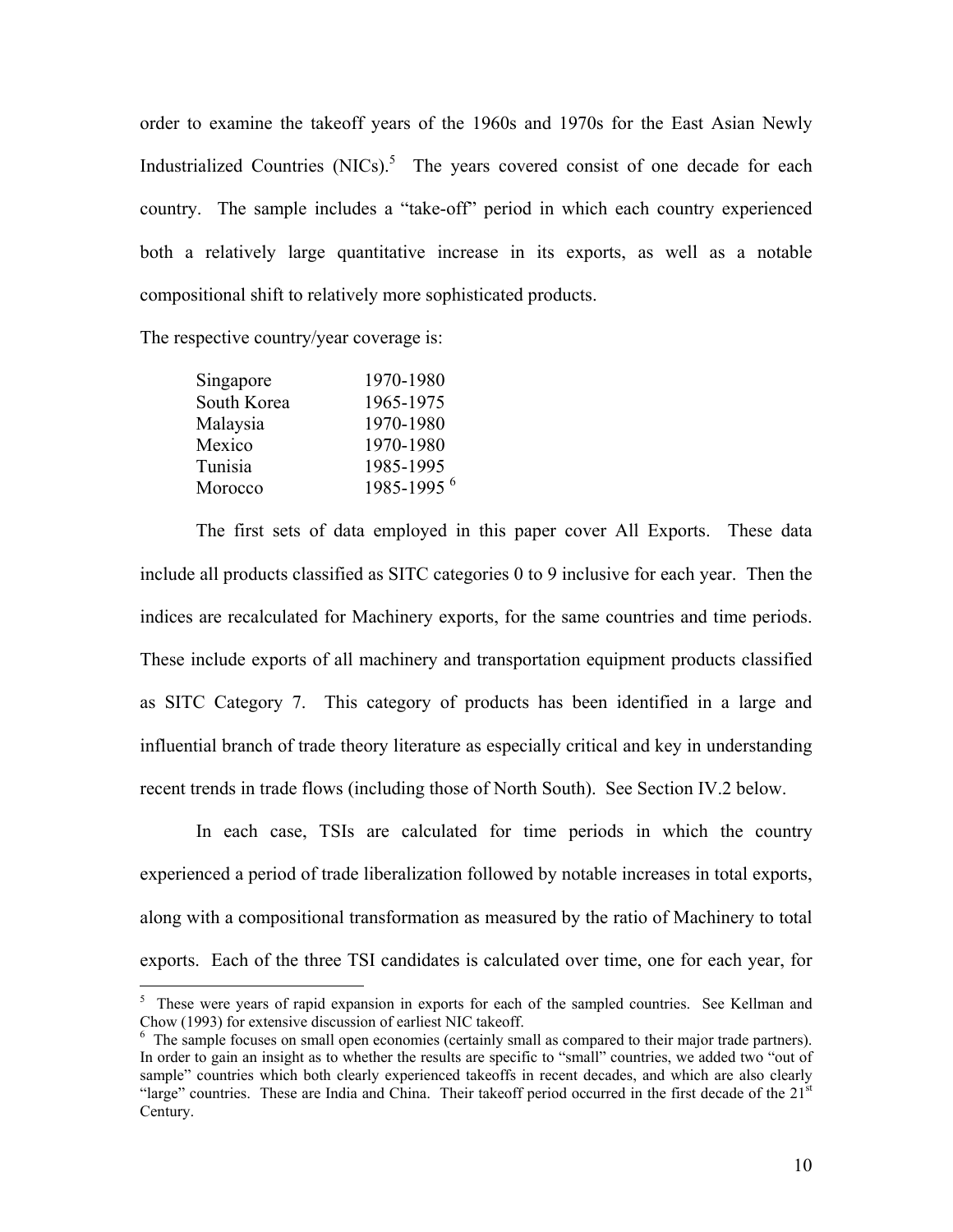each of the 12 cases 6 countries x 2 trade vectors – All Exports, and then Machinery exports). Next, the calculations of the TSIs are performed for total machinery imports. Finally, two additional sets of TSIs were calculated for Machinery exports of India and China. For the results of these last two "out of sample" countries, see Table 3 below and the discussion following this table.

## **IV.1 Time Trends During Takeoff Periods – All Commodity Exports**

The following coefficients are calculated for each of the six trade vectors. In Table 1, the Specialization Indices [TSI] are depicted for each of the trade vectors - total commodity exports to the world from the six countries: South Korea, Singapore, Malaysia, Tunisia, Morocco and Mexico. Each of the resultant indices is regressed on time (year). Since the time period covered for each vector is identified as one of relatively rapid export growth, a significantly positive slope coefficient (**β**) would support the inference that the respective index is a reasonable measure of export specialization.

| Country                      | <b>TSI</b> |
|------------------------------|------------|
| <b>Singapore 1970-1980</b>   | $-27.98$   |
|                              | 0.0051     |
| <b>South Korea 1965-1975</b> | $-9.088$   |
|                              | 0.435      |
| <b>Malaysia 1970-1980</b>    | $-59.19$   |
|                              | 0.0022     |
| Morocco 1985-1995            | $-34.82$   |
|                              | 0.0033     |
| Tunisia<br>1985-1995         | $-91.11$   |
|                              | .0079      |
| <b>Mexico 1970-1980</b>      | 0.251.6    |
|                              | 0.0063     |

**Table 1: Time Trends for the Trade Specialization Index\* - All Exports** 

\* The Coefficient of each TSI trend regression coefficient is followed by each one's corresponding p-value.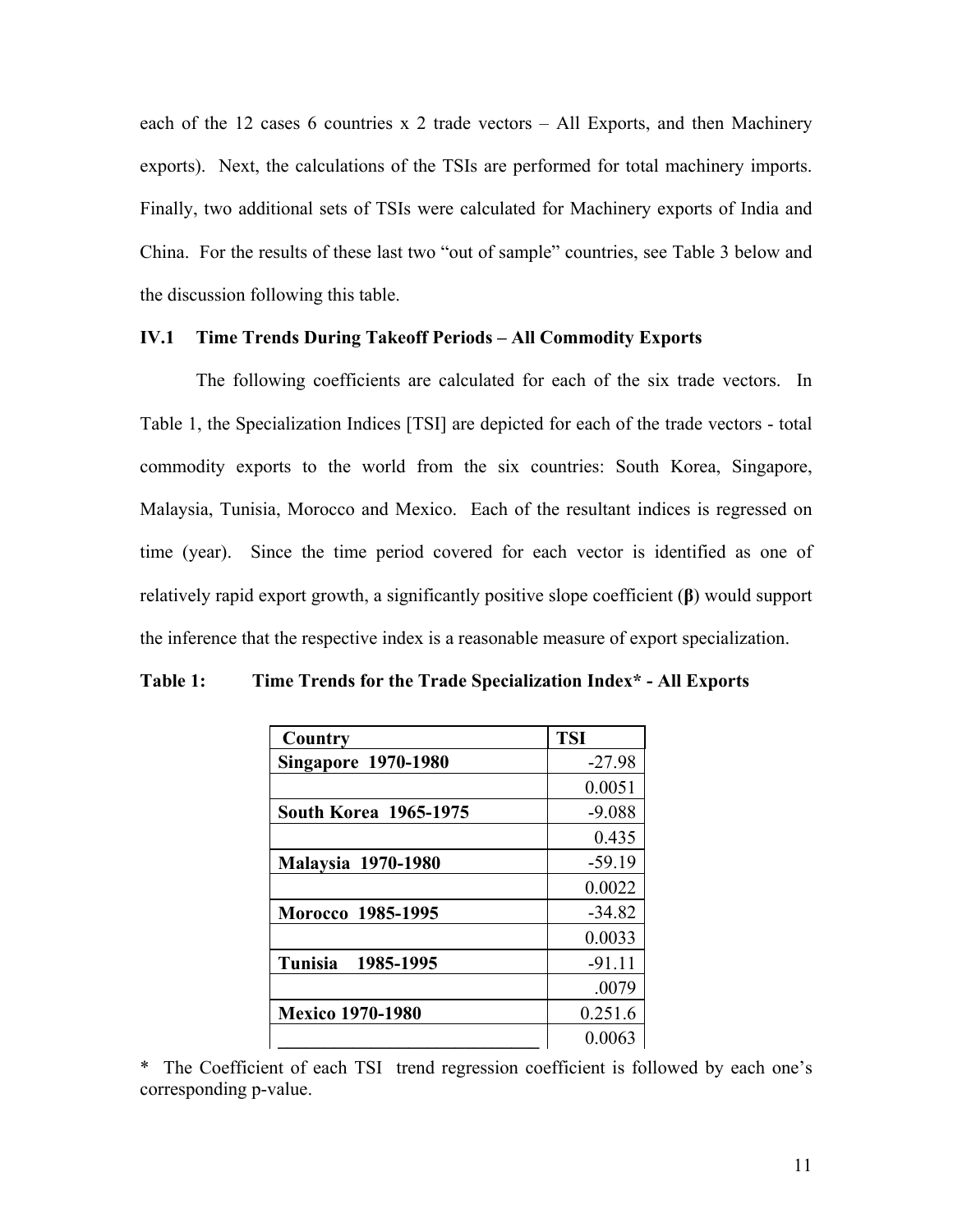The entries in Table 1 are the respective trend coefficients **β** obtained from a bilateral regression of:

## (3)  $[TSI] = a + \beta$  Year

The relevant information needed for inferences are the sign and the statistical significance of the trend coefficient. Each trend coefficient is accompanied by its respective p-value.

For most of the export vectors, the estimated coefficients are non-positive. Of the six export vectors, one (South Korea) is not significantly related to time, and one (Mexico) has a positive time trend for the TSI indices. The TSI indices of four of the six have (significant) negative time trends. We interpret this as supporting the tendency to greater diversification in the export compositions of rapidly growing developing countries. Four of the six are negatively significant and all but one are negative while the remaining one is not significantly related to time (South Korea). The estimated results in Table 1 above are consistent with the common expectation derived from the Economic Development literature, namely that a substantial takeoff in the exports of LDCs is found to be associated with a broadening of the export base, and hence a lessening of specialization in one or few exported products.

These results also support the applicability of the "new trade theories" pioneered by Krugman in which underlying models of imperfect or monopolistic competition replace the dominant "perfect competition" assumptions of classic and neoclassic models of comparative advantage. Though not initially designed for LDC-developed country trade, these newer models support the scenario wherein expansion of trade will involve a broader mix of products as consumers increasingly seek greater variety.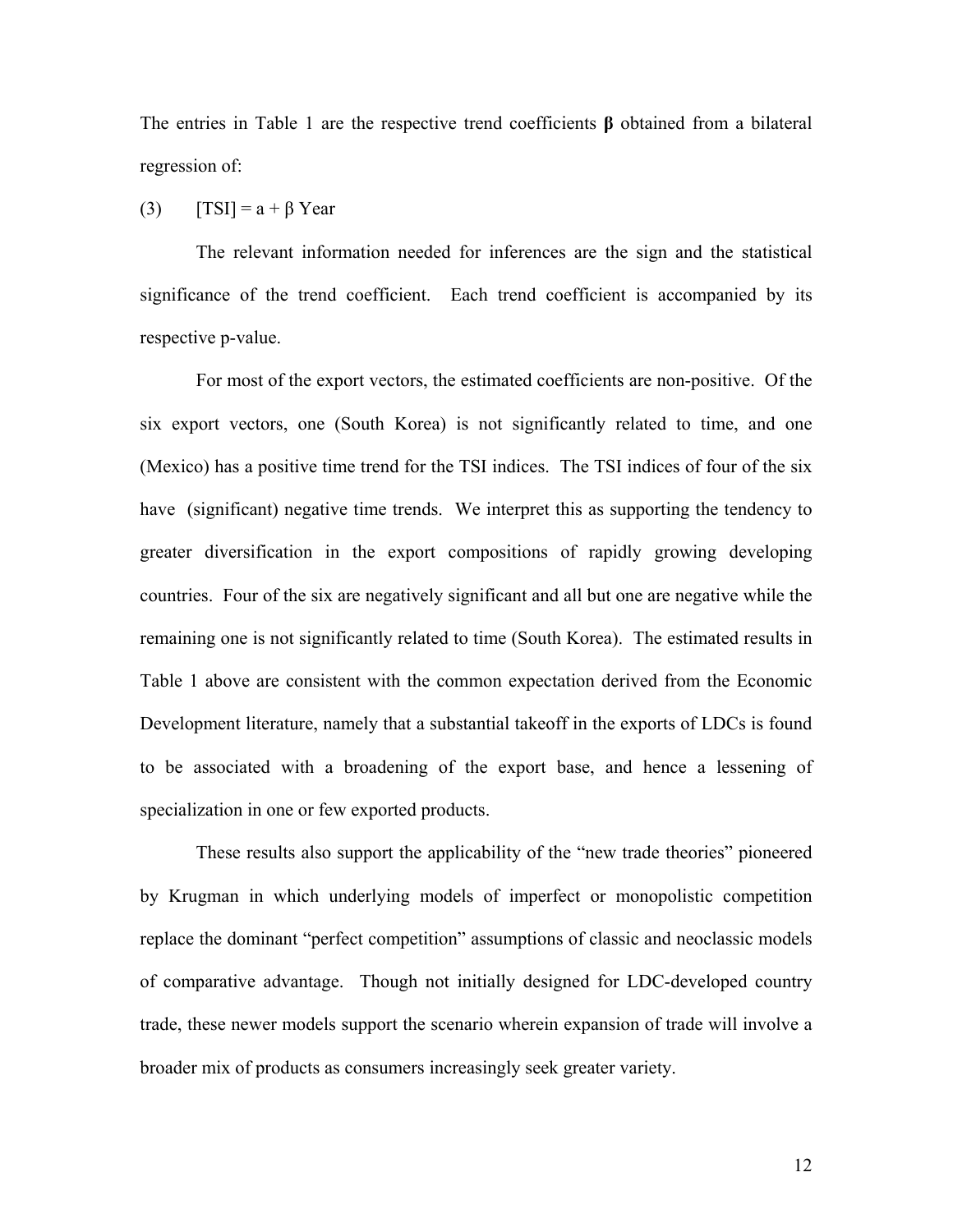#### **IV.2 Time Trends During Takeoff Periods –Machinery Exports**

This section reports results for a more narrowly defined product category – exports of Machinery. These are all of the products classified within SITC 7 ("Machinery"). These include all machinery, transport equipment, telecommunications equipment, and computer-related products. Much empirical work follows the pioneering work of Kravis and Lipsey in identifying this group of products as having an especially key role in international trade. Kravis and Lipsey (1982) noted in several places that this group of products is especially important in international trade.<sup>7</sup> Subsequent to the work of Kravis and Lipsey, a voluminous international trade literature has focused on essentially the same ("Machinery") subset of products. Examples are Vollrath and Johnston (1991) who identify the key role of "Finished Capital Goods" (as defined in Vollrath and Johnston, 1991), and Richardson and Zhang (2001) who focus on the product "Producer Goods" in the same context.<sup>8</sup>

As noted above, one way to explain the findings in Table 1, is that as a developing country takes off, its exports become more diversified and thus less specialized. However, if one examines the degree of specialization describing not **all** commodity exports, but rather a narrower subset of exports, one might expect to find increased specialization. For example, if a country's exports were initially confined to agricultural products and it subsequently added substantial manufactured exports, its total export composition would be found to be more diversified or less specialized. However, there would be no reason to expect a lesser degree of specialization within the subsets of

 $\overline{a}$ 

*<sup>7</sup> E.g., Kravis, I.B and Lipsey, R. "Prices and Market Shares in the International Machinery Trade," Review of Economics and Statistics, vol. 64, no. 1, Feb. 1982, pp. 110-116.* 

Lipsey Robert Price Competitiveness in World Trade, published by the NBER in 1971.

*See footnote 25, on page 205 in Richardson and Zhang (2001).*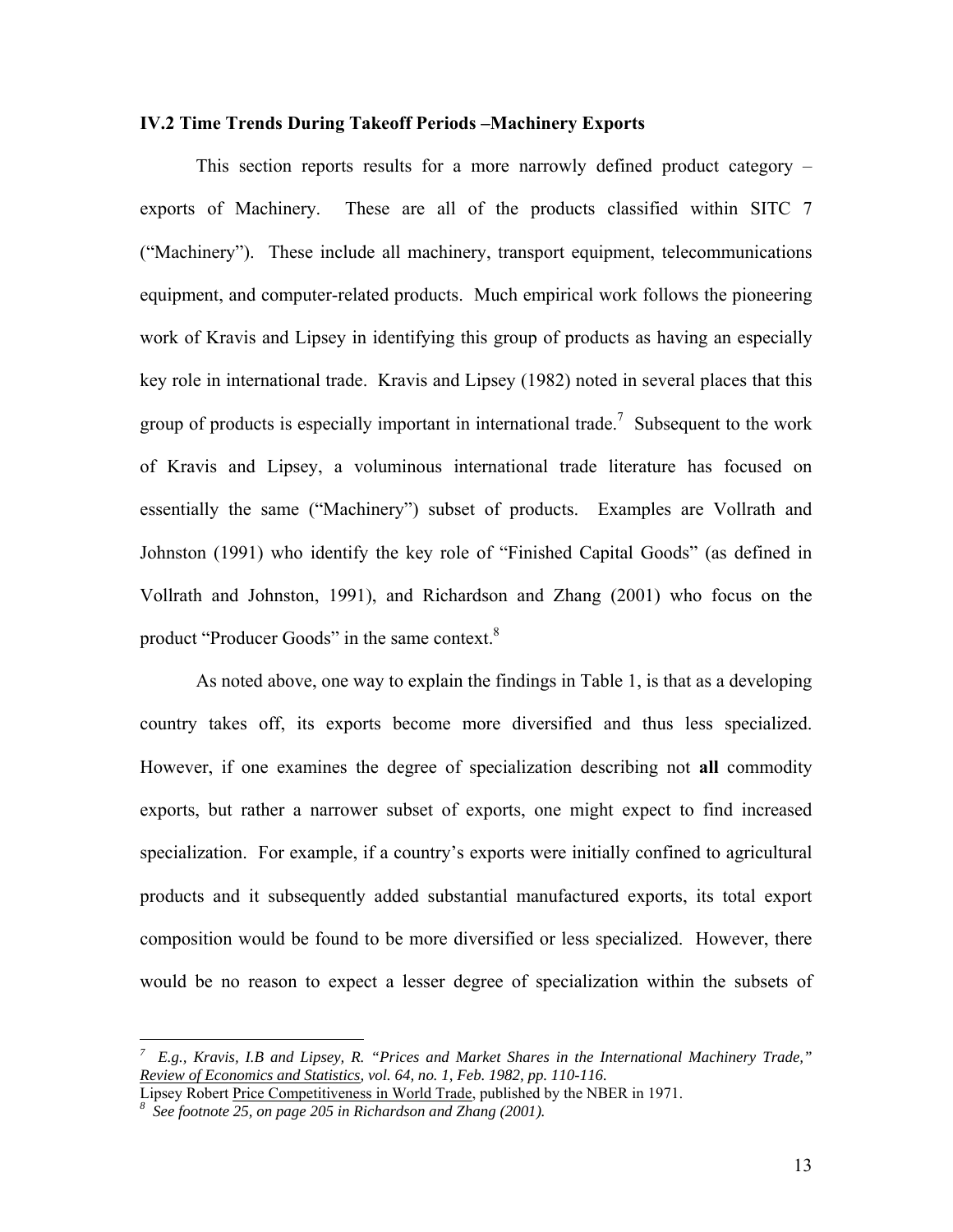agricultural (or machinery) exports. The results for Machinery Exports are presented in Table2.

| Country                      | <b>TSI</b> |
|------------------------------|------------|
| <b>Singapore 1970-1980</b>   | 34.52382   |
|                              | 0.0236     |
| <b>South Korea 1965-1975</b> | 85.1       |
|                              | 0.2167     |
| <b>Malaysia 1970-1980</b>    | 547.5      |
|                              | < 0.0001   |
| Morocco 1985-1995            | 23.15      |
|                              | 0.6831     |
| <b>Tunisia 1985-1995</b>     | 24.8       |
|                              | 0.0855     |
| <b>Mexico 1970-1980</b>      | $-39.6$    |
|                              | 0.1328     |

**Table 2: Time Trends for Trade Specialization Index - Machinery Exports\*** 

\* Coefficient of each TSI regressed on year and its corresponding p-value.

Table 2 presents the trend slopes of the TSI for each of the six country exports of those products classified under SITC 7, at a 4-digit level of aggregation for Machinery. Unlike the results in Table 1, not one of the six TSI time trends is significantly negative. <sup>9</sup>Hence, we find no support for a systematic degree of diversification within the key sophisticated category "Machinery." On the other hand, we do find several cases that support the hypothesis that rapid export growth are associated with a measurable increase in specialization. Positive slopes are found for one half of the sample (three positively significant time trends at 10%). These findings support the inference of increased

 $\overline{a}$ 

<sup>9</sup> At the four digit level of aggregation, SITC 7 includes over 150 different products. This is not a statistically small sample of commodities, and gives no theoretical presumption or bias to the probability that increased specialization will likely characterize changes over time.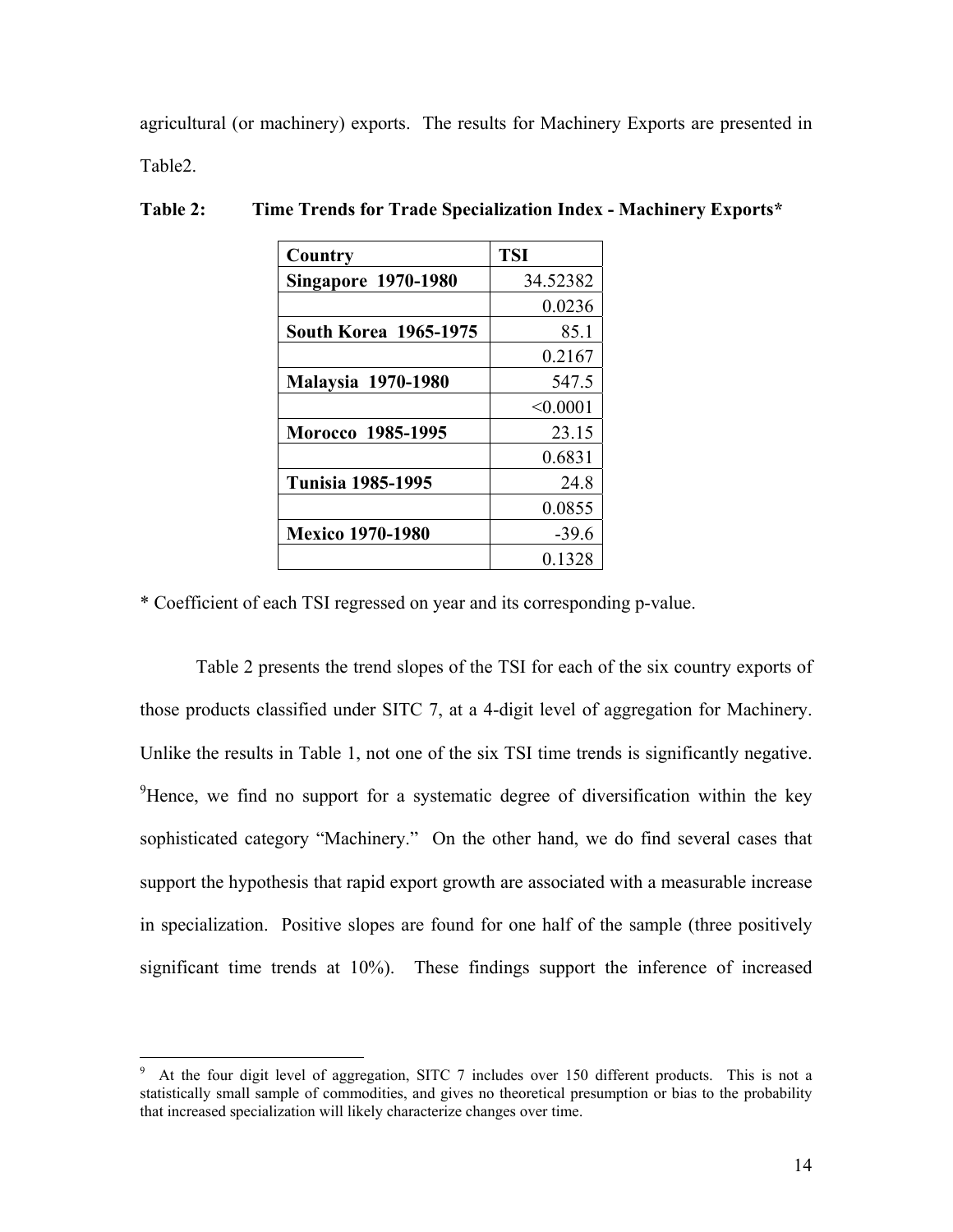specialization during periods of relatively large increases in export volume and transformation (takeoff periods).

 The findings in Table 1 support the general presumption in the Development literature that such periods tend to be associated with growing diversification of the overall export base. The findings in Table 2 support the general presumption in the Trade literature of a positive relationship between export growth and specialization. This latter expectation is consistent both with classic theories of comparative advantage, and with "new" theories based on scale economies that lead to expectations of "specialization in narrower ranges of machinery [that] permit the exploitation of economies of scale through the lengthening of production runs" (Krugman, 2009, page 562).

An additional finding that supports our identification of the TSI index as a revealed measure of specialization is found when we add several "out of sample" countries. We repeat the exercise with two additional countries, India and China. These countries tend to differ from the original sample of developing countries. Both are large countries. Trade literature leads us to expect that such large countries should be expected to take advantage of scale economies inherent in their large domestic markets, and hence demonstrate a relatively large propensity to specialize within the relatively differentiable and sophisticated category of machinery exports. The results for these large countries are presented in Table 3. Both India and China have experienced notable takeoffs in their manufactured exports in the recent decade. The findings in table 3 supports the Trade Theory presumption that export expansion and a growing level of specialization are expected correlates in the context of rapid growth in the foreign trade sector, a "takeoff" scenario, for both "large" and "small" countries.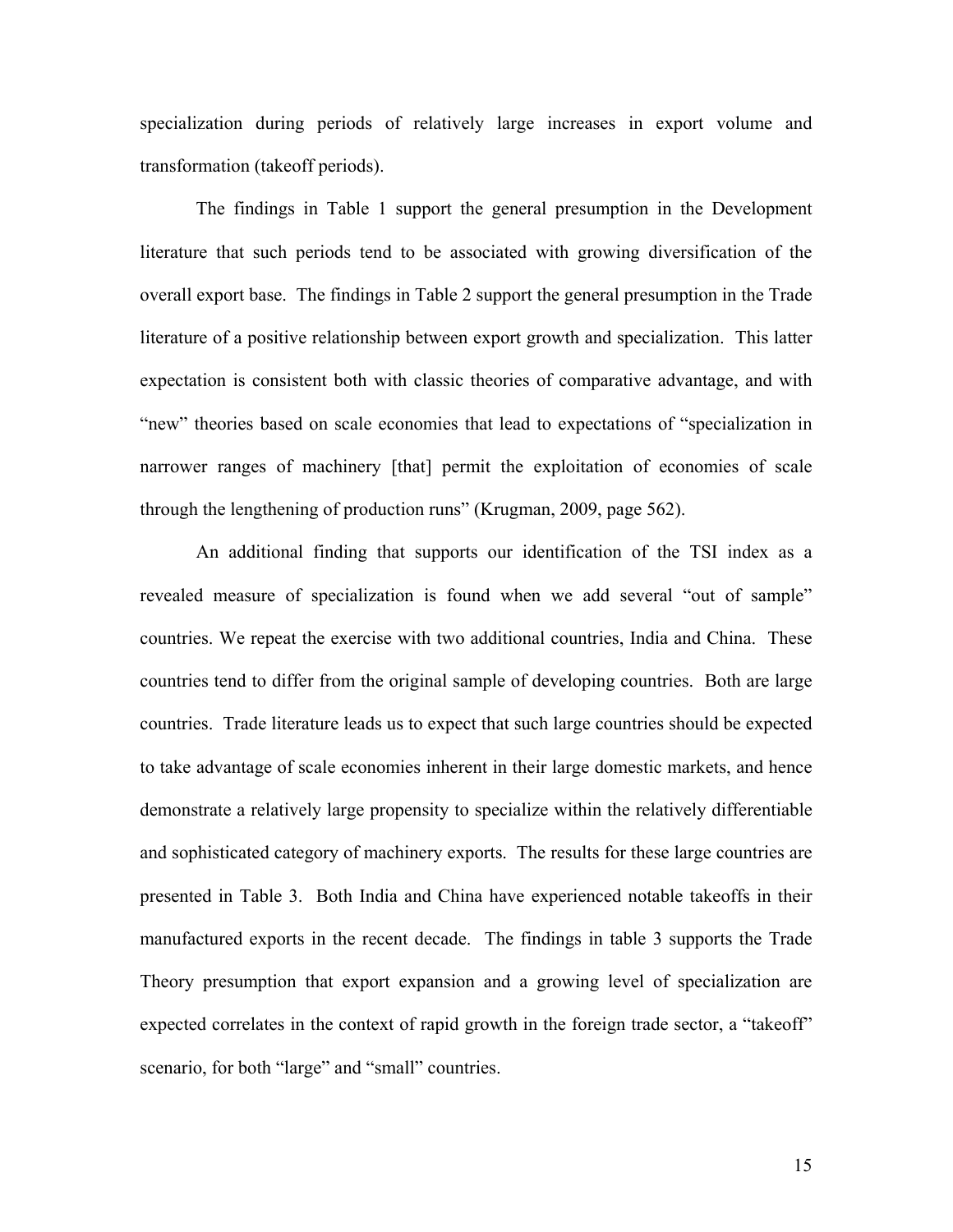**Table 3: Specialization for Machinery Exports of Large Rapidly Growing Developing Countries**

| Country         | <b>TSI</b> |
|-----------------|------------|
| India 1998-2008 | 6.01       |
|                 | 0.0029     |
| China 1997-2007 | 10.55      |
|                 | 0.0093     |

Coefficient of each TSI regressed on year and its corresponding p-value.

 Both countries summarized here are as noted relatively large and both have recently experienced notable export "takeoffs". The results are similar to those found in Table 2. Within the Machinery category, clear positive time trends signaled systematic increasing degrees of specialization in both. In fact, the Trade Theory underlying these calculations makes no significant distinction between large and small countries. Recent research argues that China has succeeded in promoting its "natural comparative advantage" by focusing on relatively sophisticated product categories, such as those found in the "Machinery" (SITC 7) category, see Petsas (2010). In addition, studies demonstrate that India's noted recent explosion into the international manufactured trade markets have followed its trade liberalization in 1991, and followed the pattern of other countries in other continents with no noted excess supply in unskilled labor (e.g., Sen, 2009).

### **IV.3: Trade Index Comparisons for Machinery Exports Versus Imports**

A minimal "necessary" finding that one would expect to be satisfied for any proper empirical index of trade specialization is that the exports of any (both LDC and developed) country be more specialized than its imports. It is a broadly accepted precept that countries tend to specialize in their exports but tend to import a little of everything.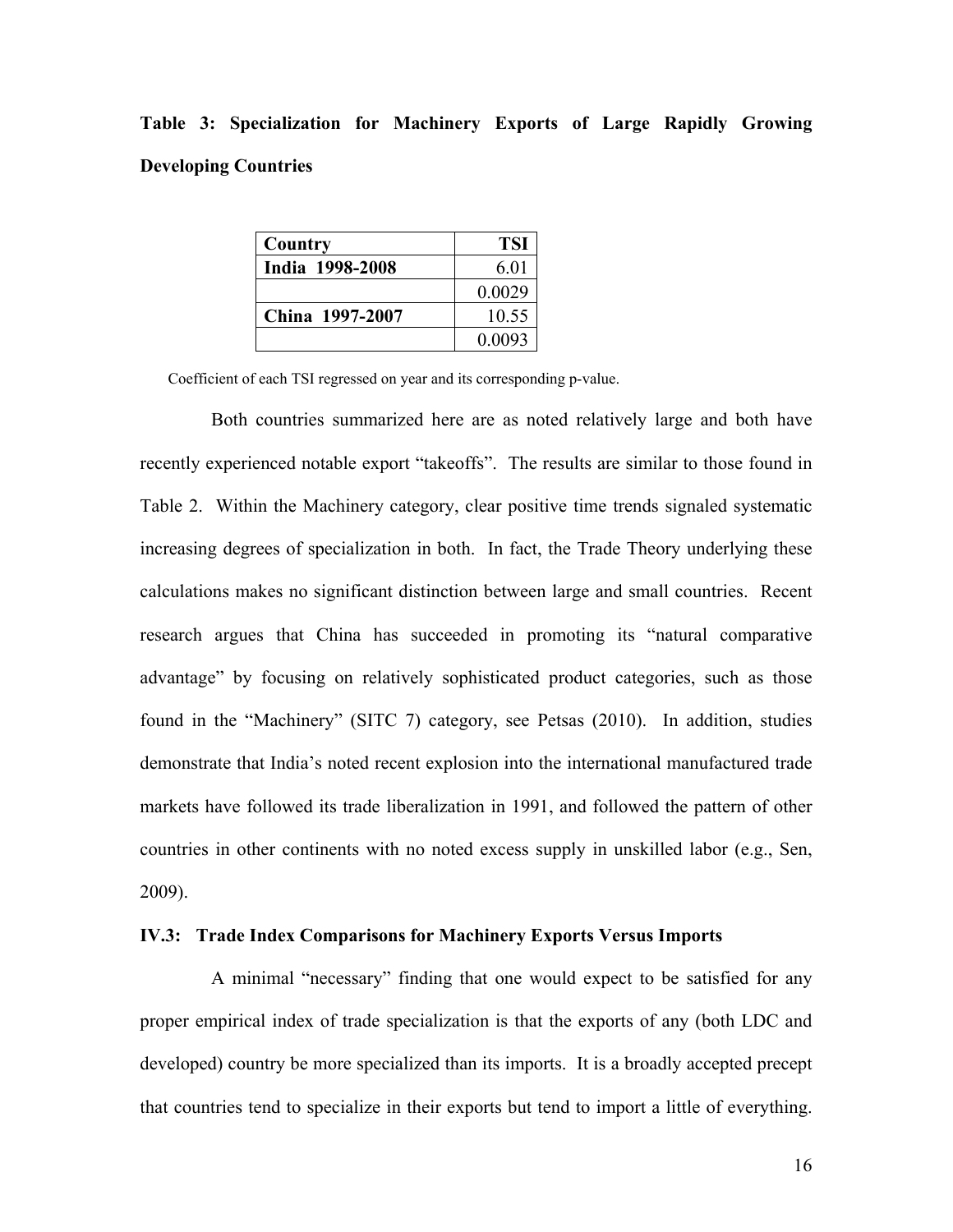While, this is considered to be a "stylized fact" in International Trade literature, it is of interest that recent research notes that countries joining the WTO do so not to promote balance or liberalization in world trade, but rather for the old fashioned Commercialist motive of promoting exports, e.g., see Balding (2010).

Since this paper provides for an empirically tractable measure of specialization, one is capable of testing this generalization. Accordingly, the TSI is recalculated after replacing exports with imports (from the World) for each of the six - Asian, African and Latin American - LDCs. Next, the value of each index is compared with its corresponding index calculated from exports. A finding that the import related indices are systematically smaller than those associated with exports would support the use of this index as a reasonable measure of specialization in trade.

Table 4 presents the mean values of the estimated TSI for exports, imports and the results of a dependent-sample means test comparing the values for exports with imports for each country and time period. The following are results pertain to **Machinery**  exports and imports.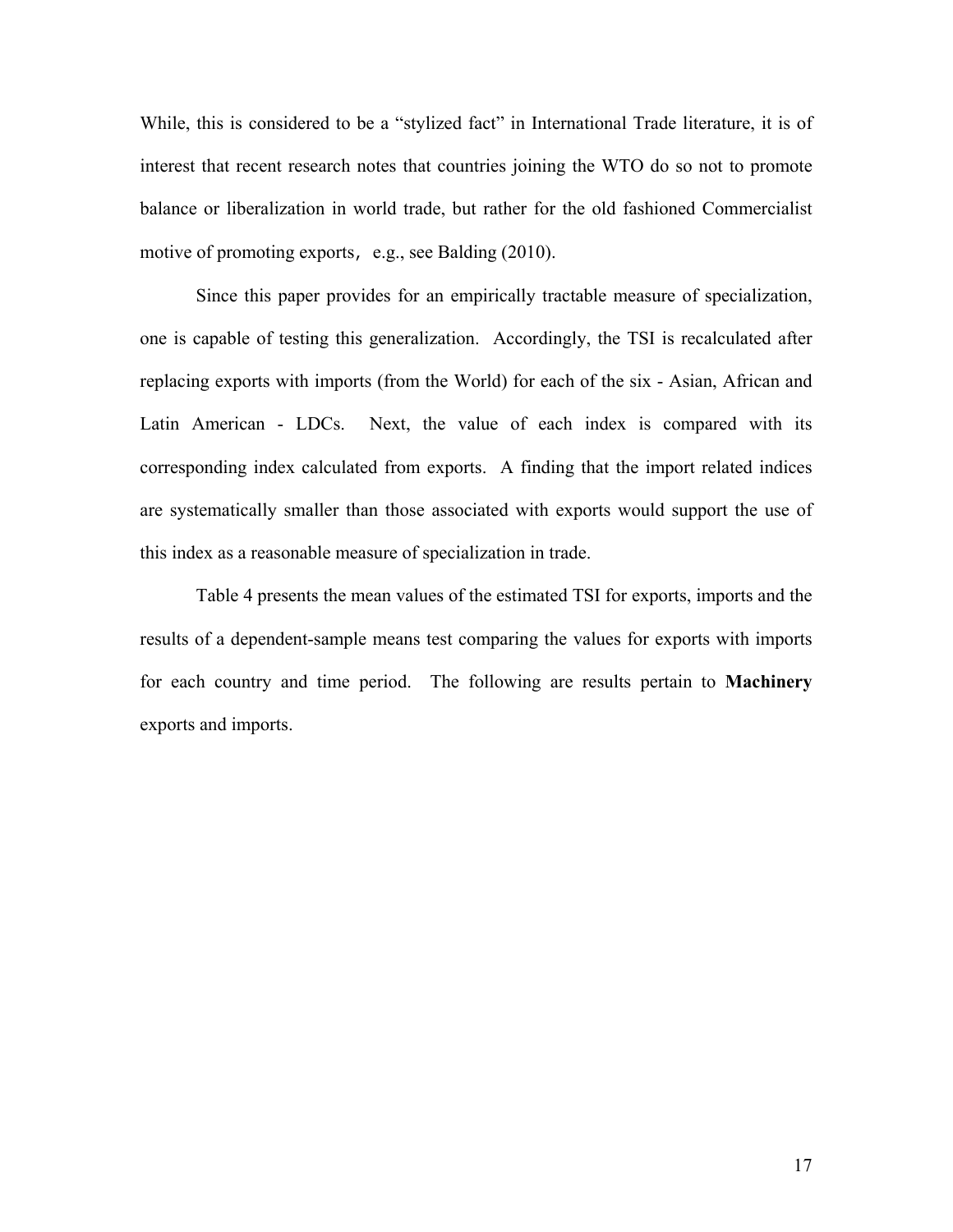| Country            | Variable    | Mean    | t Value | Pr >  t |
|--------------------|-------------|---------|---------|---------|
| <b>South Korea</b> | <b>TSIx</b> | 1411.18 | 15.77   | < 0001  |
|                    | TSIm        | 719.395 | 13.18   | < 0001  |
|                    | diffTSI     | 695.991 | 6.46    | < 0001  |
| <b>Malaysia</b>    | <b>TSIx</b> | 2353.21 | 8.81    | < 0001  |
|                    | <b>TSIm</b> | 1036.37 | 10.74   | < 0001  |
|                    | diffTSI     | 1316.84 | 4.86    | < 0001  |
| <b>Singapore</b>   | <b>TSIx</b> | 1072.8  | 15.99   | < 0001  |
|                    | TSIm        | 728.879 | 13.62   | < 0001  |
|                    | diffTSI     | 343.923 | 12.75   | < 0001  |
| <b>Morocco</b>     | <b>TSIx</b> | 2581.79 | 15.41   | < 0001  |
|                    | TSIm        | 299.825 | 22.28   | < 0001  |
|                    | diffTSI     | 2281.96 | 13.45   | < 0001  |
| Tunisia            | <b>TSIx</b> | 1237.82 | 23.43   | < 0001  |
|                    | TSIm        | 264.853 | 25.1    | < 0001  |
|                    | diffTSI     | 972.969 | 20.82   | < 0001  |
| <b>Mexico</b>      | <b>TSIx</b> | 1045.26 | 15.5    | < 0001  |
|                    | TSIm        | 420.934 | 20.16   | < 0001  |
|                    | diffTSI     | 733.15  | 8.58    | < 0001  |

**Table 4: Average Trade Specialization Index of Machinery Exports vs. Imports** 

TSIx is the Herfindahl-Hirschman (based) Index for all machinery exports. TSIm is the Herfindahl-Hirschman (based) Index for all machinery imports. diffTSI equals TSIx –TSIm.

The findings summarized in Table 4 show that each TSI calculated for exports is statistically significantly larger than those calculated for imports. Note that a larger value for a TSI denotes a greater level of specialization. These findings support the appropriateness of the indices as measures of international trade specialization.

# **V. Conclusions**

 This paper applies, for the first time, an explicit measure of the degree of specialization in international trade of developing countries. The Trade Specialization Index is applied to data for developing countries in a broad geographical and historical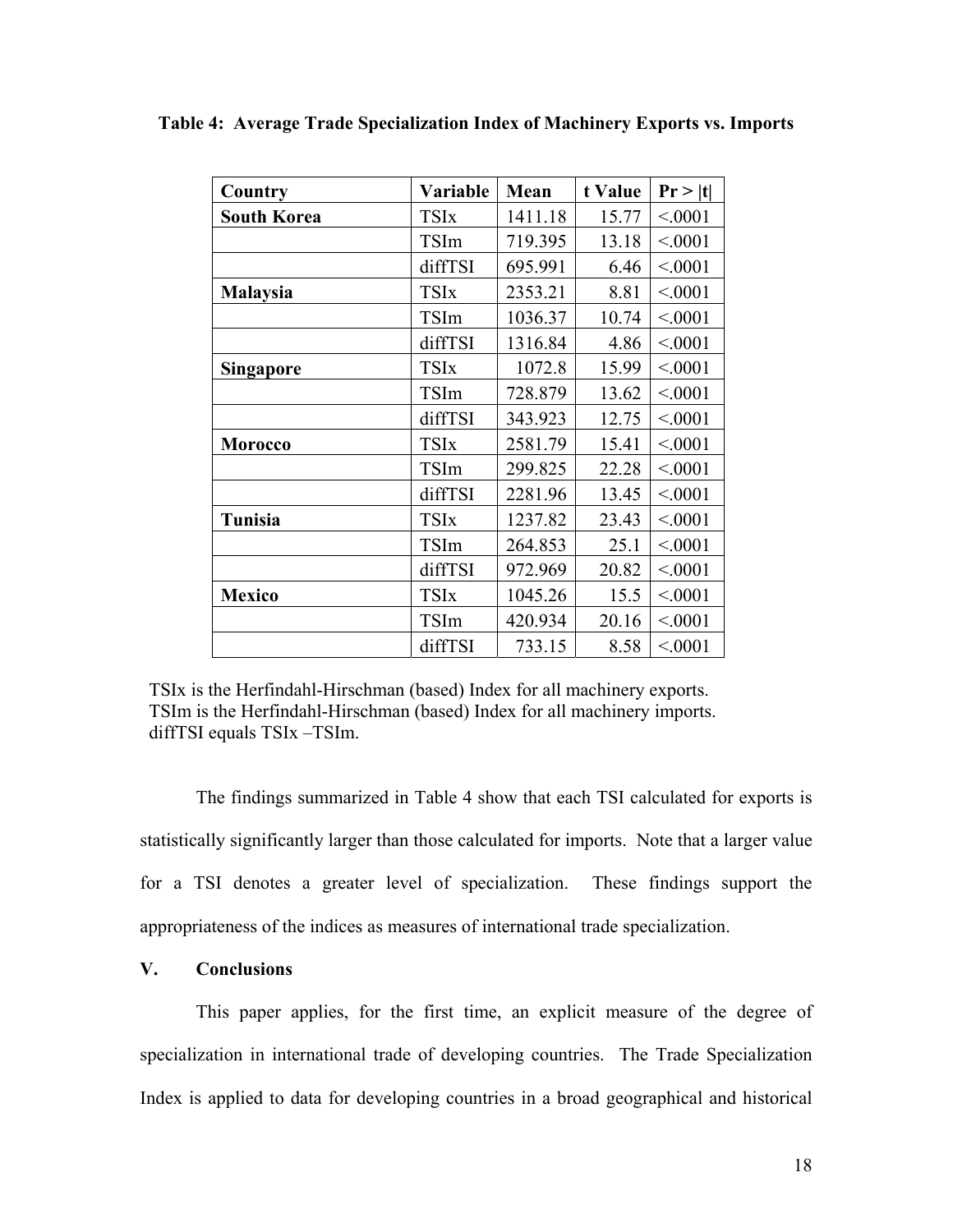representation. All indices utilize trade data representing periods of rapid growth and structural transformation of trade. The paper examines the patterns of specialization of total and of Machinery exports for Mexico, Morocco, Tunisia, South Korea, Singapore and Malaysia.

The indices calculated from All Commodity exports fail to support a general tendency to greater degree of specialization. This finding is consistent with both theoretical work in Development Economics and with "new trade theories" focusing on the effects of imperfect or monopolistic competition. It is also supported by casual observation that in recent decades, Less Developed Countries (LDC) exports are largely characterized by a broadening of their export product base, away from monoculture or some predominating mineral export to manufactured products.

However, when the analysis focused on a subset of products ("Machinery") that has been identified as a key sector for international trade patterns in a voluminous literature, the results support the proposition that recent rapid expansions in LDC trade quantities as well as rapid transformations in the composition of these exports have been accompanied by systematically increased degree of specialization. This finding is affirmed for all cases of LDC Machinery export.

A second test of the trade specialization index confirms that, as expected, exports are more specialized than imports for every sampled country. The finding that countries specialize in exports but not in imports may be considered intuitive. However, hitherto, it has never been empirically demonstrated in an empirically tractable manner.

This paper resolves a paradox in which development economic theory leads to expectations of greater diversity while international trade theory leads to expectations of

19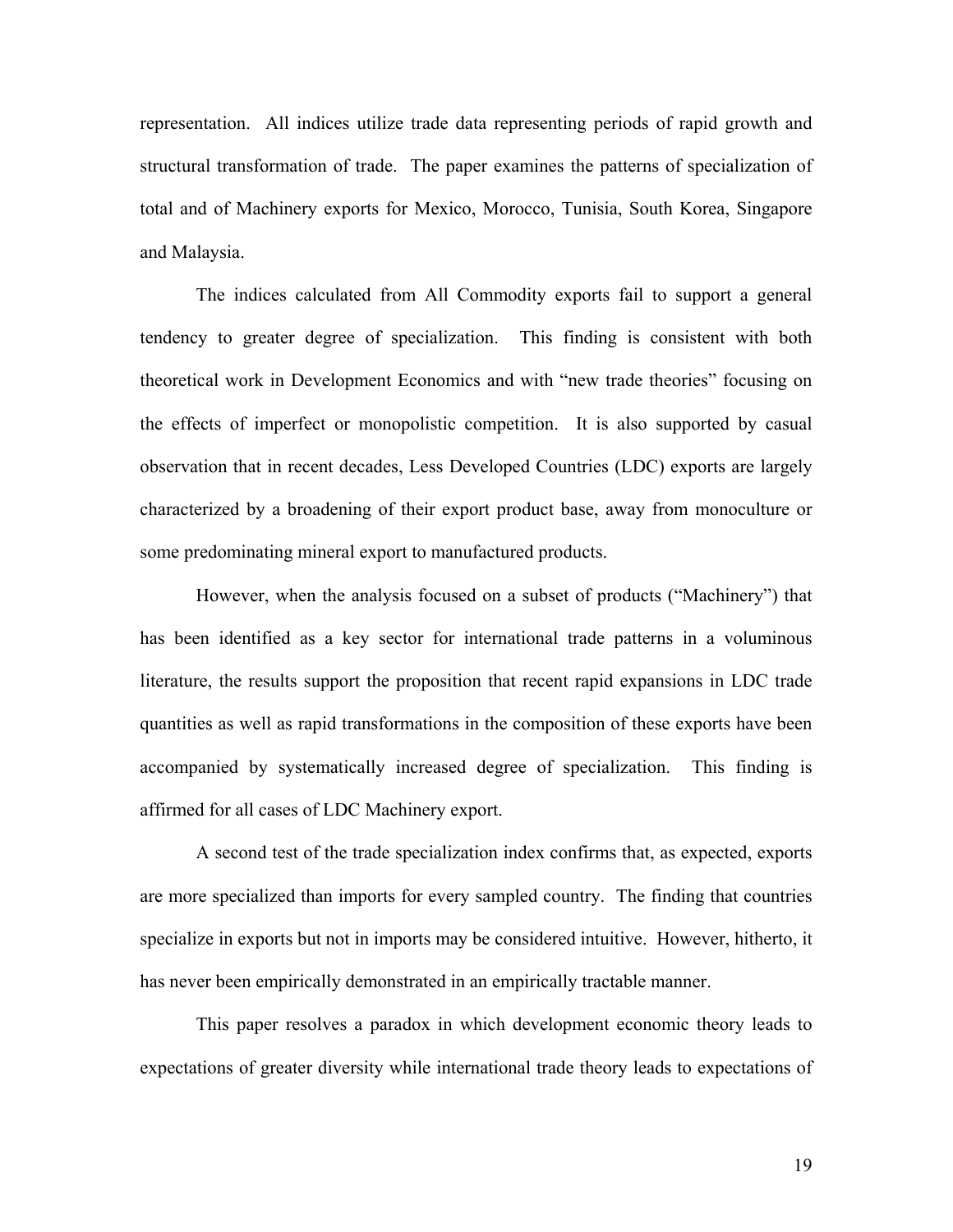increased specialization. To our knowledge this has not been empirically demonstrated in the literature.

The development of a trade specialization index opens the door for an extensive array of further research. For example, were extensively studied cases of external sector liberalization, e.g., the Chicago School's impact on Chile's trade, associated with, generally welfare enhancing, increases in specialization? Was the imposition or the removal of trade sanctions, e.g., for post 1994 South Africa, associated with gains in specialization? How do financial crises affect the degree of specialization in the export compositions of affected Asian countries? Has the relative degree of specialization in country exports affected the impact of the world wide recession in the past three years?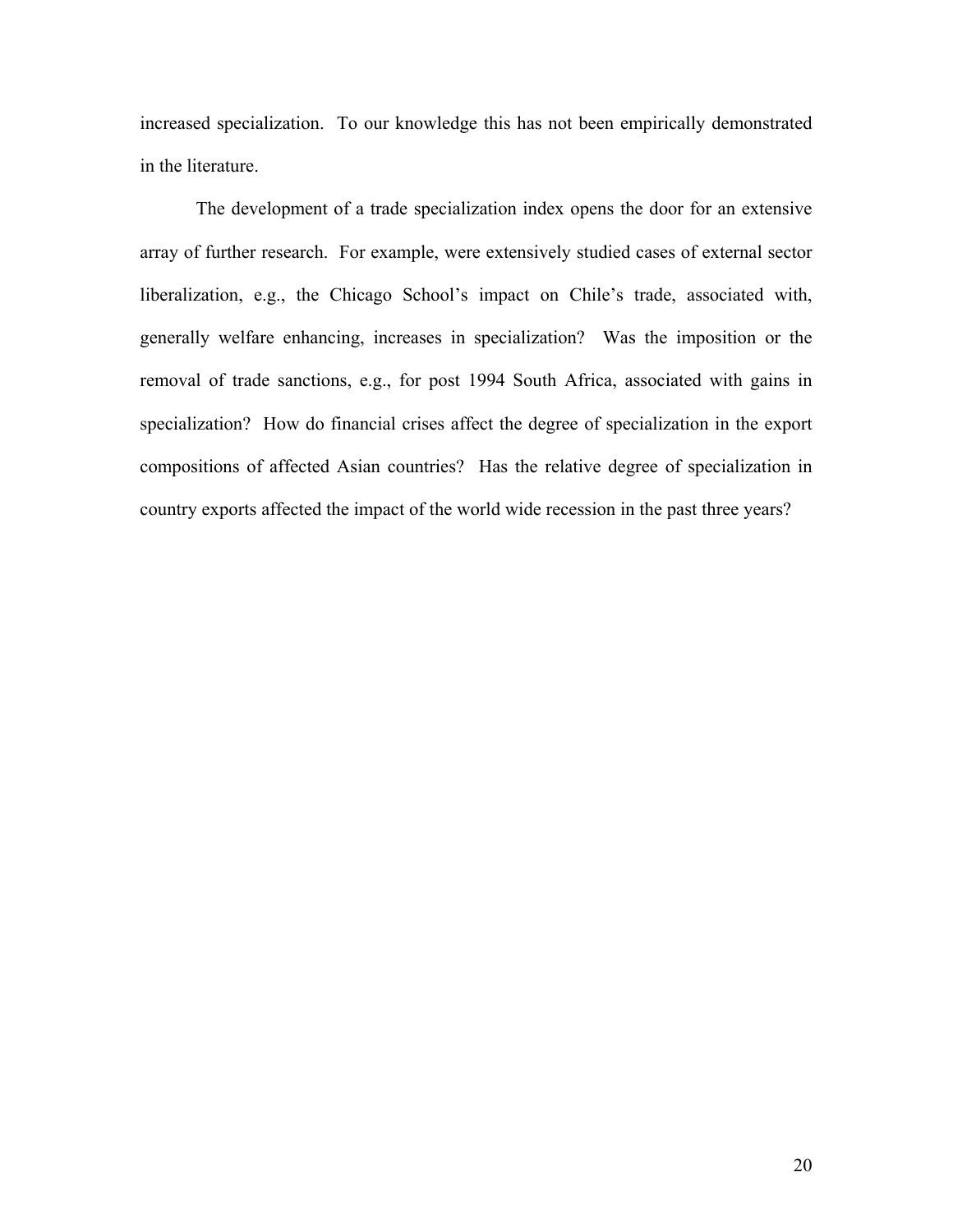#### **REFERENCES**

Akamatsu, Kaname, 1962. "A Historical Pattern of Economic Growth in Developing Countries," *Developing Economies,* no.1, March-August (1962):7-13.

Aizenman, Joshua and Lee, Jaewoo, 2010. "Real Exchange Rate, Mercantilism and the

Learning by Doing Externality," *Pacific Economic Review*, vol. 15, no. 3 (2010):324-335

Balding, Christopher, 2010. "Joining the World Trade Organization: What is the Impact,"

*Review of International Economics*, vol. 18, no. 1, February (2010):1923-206

Choi, E.Kwan and Choi, Jai-Young, 2010. "To Outsource or Not to Outsource in North-South Trade," *Frontiers in Finance and Economics,* vol. 7, no. 1, April (2010):60-81.

Chow, Peter and Kellman, Mitchell, 1993. *Trade the Engine of Growth in South East Asia*. Oxford University Press, (1993).

Claro, Sebastian, 2009 "FDI Liberalization as a Source of Comparative Advantage in China," *Review of Development Economics*, vol. 13, no. 4, November (2009):740-53.

Hayakawa, Kazunobu, 2007 "Growth of Intermediate Goods Trade in East Asia" *Pacific Economic Review*. Vol 12, no 4, October (2007): 511-523.

Kravis, Irving B. and Lipsey, Robert, 1982. "Prices and Market Shares in the International Machinery Trade," *Review of Economics and Statistics*, vol. 64, no. 1, February (1982):110-116.

Krugman, Paul, 2009. *Geography and Trade*, Cambridge, MA (MIT Press), (1991).

Krugman, Paul, "The Increasing Returns Revolution in Trade and Geography," *American Economic Review*, Vol 99, (2009):561-571.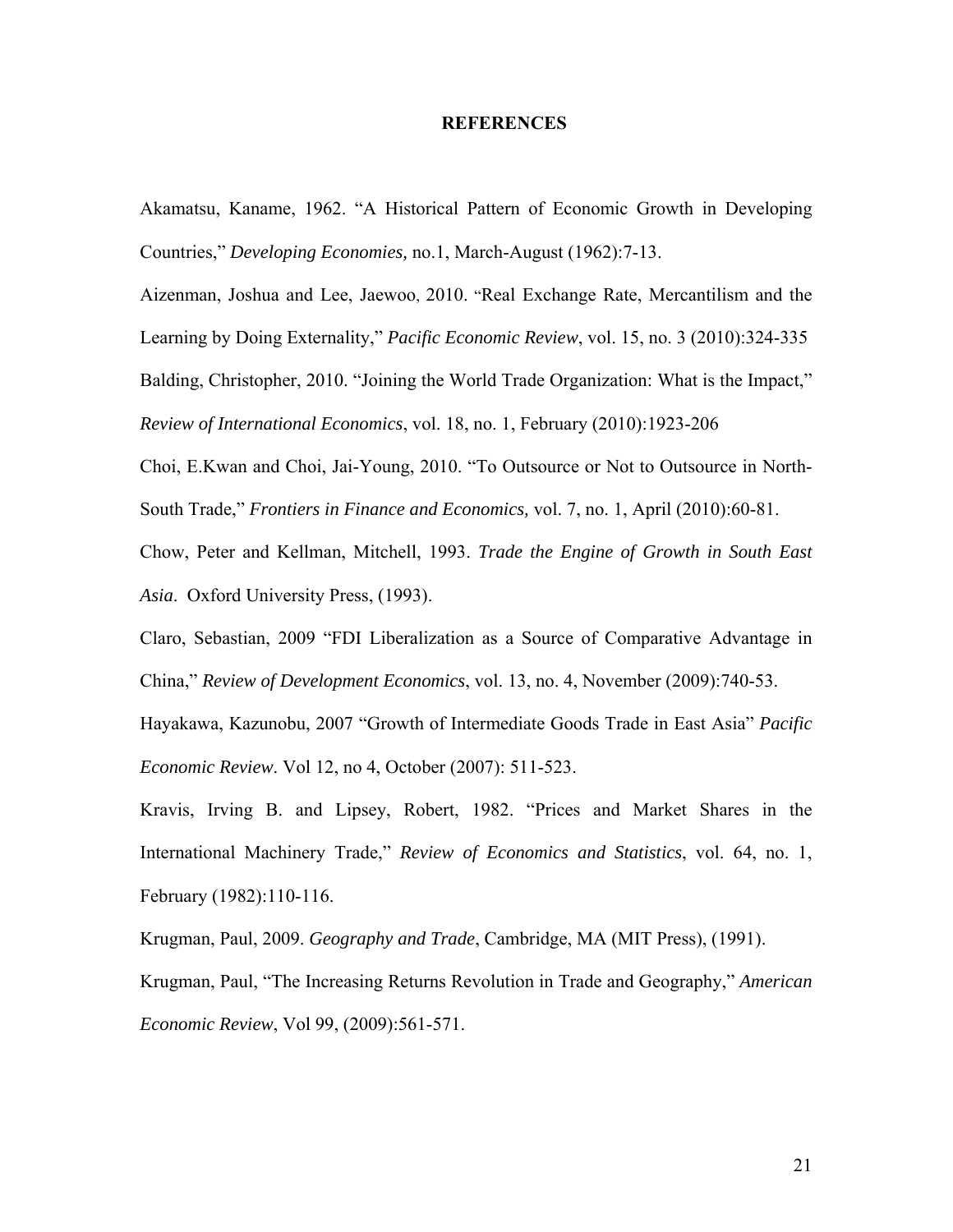Kydland, Finn E; Prescott, Edward C., 1982. "Time to Build and Aggregate Fluctuations," *Econometrica*, vol. 50, no. 6, November (1982):1345-70.

Lipsey Robert*,* 1971. "Price Competitiveness in World Trade," *National Bureau of Economic Research* (1971).

Lipsey, Robert and Kravis*,* Irving B., 1982. "Prices and Market Shares in the International Machinery Trade," in the *Review of Economic Studies,* Vol. LXIV, No. 1, February (1982).

Magee, Christopher, and Magee Stephen, 2008. "The United States is a Small Country in World Trade," *Review of International Economics*, Volume 16, (2008), 990-1004.

Otobo, Ejeviome Eloho, 2004. "Regionalism and Trade: A Glimpse of Africa's Experience," *The New School Economic Review*, vol. 1 no. 1 Fall (2004):119-128.

Pepall, Richards and Norman, 2008. *Industrial Organization Contemporary Theory and Practice*, Forth Edition, Thompson, South Western, Ohio (2008).

Petsas, Iordanis, 2010. "Sustained Comparative Advantage and Semi-endogenous Growth", *Review of Development Economics*, vol. 14, no. 1, February (2010):34-47.

Prebisch, Raul, 1959, "Commercial policy in the Underdeveloped Countries," *American Economic Review, Papers and Proceedings*, 49, No. 2, May (1959):251-73.

Richardson, J David; Zhang, Chi, "Revealing Comparative Advantage: Chaotic or Coherent Patterns across Time and Sector and U.S. Trading Partner?", *Topics in Empirical International Economics: A Festschrift in Honor of Robert E. Lipsey*, by Blomstrom, Magnus and Goldberg, Linda S, eds. NBER Conference Report series. Chicago and London: University of Chicago Press.